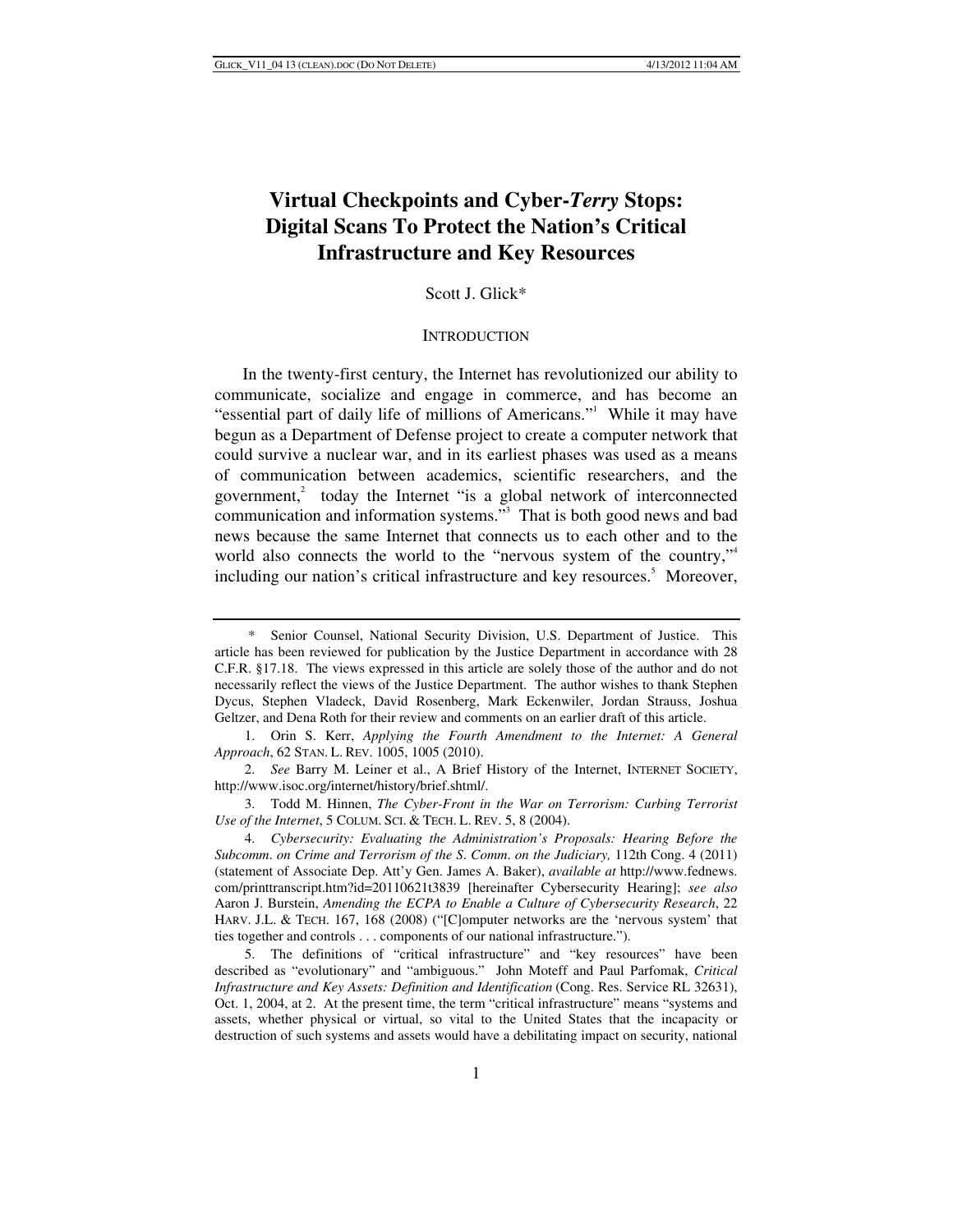while the Roman Empire may have been able to control the roads that it built to enable its empire to flourish,<sup>6</sup> neither federal nor state governments own all of the "virtual roads" that exist in cyberspace.<sup>7</sup> Indeed, the private sector, rather than the government, owns "most of our critical cyber infrastructure."<sup>8</sup>

To be sure, the federal government has taken steps to employ computer intrusion and detection technology to protect its own computer networks.<sup>9</sup> The government's ability to digitally scan private-to-private electronic or wire communications that are transiting the ".com" or ".org" domains for malicious digital codes,<sup>10</sup> however, raises a fundamentally different Fourth

 6. As Federal Bureau of Investigation Director Robert Mueller aptly noted during a cybersecurity speech he gave at Penn State University in 2007, while the Roman Empire was able to flourish for hundreds of years, in the end it was overrun by millions of invaders who used the same roads that had originally been built to spread Roman civilization and influence. *See* Steven R. Chabinsky, *Cybersecurity Strategy: A Primer for Policy Makers and Those on the Front Line*, 4 J. NAT'L SECURITY L. & POL'Y 27, 29 (2010).

 7. Arguably, the roads in cyberspace are more physical than virtual because the basic architecture of the network – including the computers, wires, cables, servers, routers and switches that allow it to function – physically exist at various locations around the country. *See* Cybersecurity Hearing, *supra* note 4 (testimony of Associate Dep. Att'y General James A. Baker) (the "Internet is a physical thing, and it exists in different places" in the physical world); *see also* BARBARA VAN SCHEWICK, INTERNET ARCHITECTURE AND INNOVATION 84 (2010) (the Internet "connects different physical networks").

 8. William C. Banks & Elizabeth Rindskopf Parker, Introduction, *Cybersecurity Symposium: National Leadership, Individual Responsibility*, 4 J. NAT'L SECURITY L. & POL'Y 7, 9 (2010); *see also* THE NAT'L COMM'N ON TERRORIST ATTACKS UPON THE UNITED STATES, THE 9/11 COMMISSION REPORT 398 (2004) ("[T]he private sector controls 85 percent of the critical infrastructure in the nation.").

 9. The Department of Homeland Security has begun to use "Einstein 2" as a computer network intrusion detection system to "observe in near-real time the packet header and packet content of all incoming and outgoing Internet traffic of Federal Systems ('Federal Systems Internet Traffic') for the 'signatures' of malicious computer code used to gain access to or to exploit Federal Systems." *Legal Issues Relating to the Testing, Use, and Deployment of an Intrusion-Detection System (Einstein 2.0) to Protect Unclassified Computer Networks in the Executive Branch*, Memorandum Opinion for the Counsel to the President, Office of Legal Counsel (Jan. 9, 2009), at 3, *available at* http://www.justice. gov/olc/2009/e2-issues.pdf [hereinafter OLC Legal Issues Memorandum]; *see also* U.S. DEPARTMENT OF HOMELAND SECURITY, PRIVACY IMPACT ASSESSMENT (2008), *available at* http://www.dhs.gov/xlibrary/assets/privacy/privacy\_pia\_einstein2.pdf.

 10. As used in this article, the term "malicious digital codes" refers to any kind of computer virus, worm, bot-net, spyware, malware, Trojan horse, network exploitation or infiltration code, or any other malicious digital or computer codes that enable malicious actors to inflict harm or obtain control of the computers, networks and devices that control and operate the nation's critical infrastructure and key resources. *See* OLC Legal Issues

economic security, national public health or safety, or any combination of those matters." Uniting and Strengthening America by Providing Appropriate Tools Required to Intercept and Obstruct Terrorism (USA PATRIOT) Act of 2001, §1016(e), Pub. L. No. 107-56, 115 Stat. 272 (2001) (codified at 42 U.S.C.  $\S5195c(e)$  (2006)). In addition, the term "key resources" means "publicly or privately controlled resources essential to the minimal operations of the economy and government." Homeland Security Act of 2002, §2(9), Pub. L. No. 107-296, 116 Stat. 2135 (2002) (codified at 6 U.S.C. §101(10) (2006)).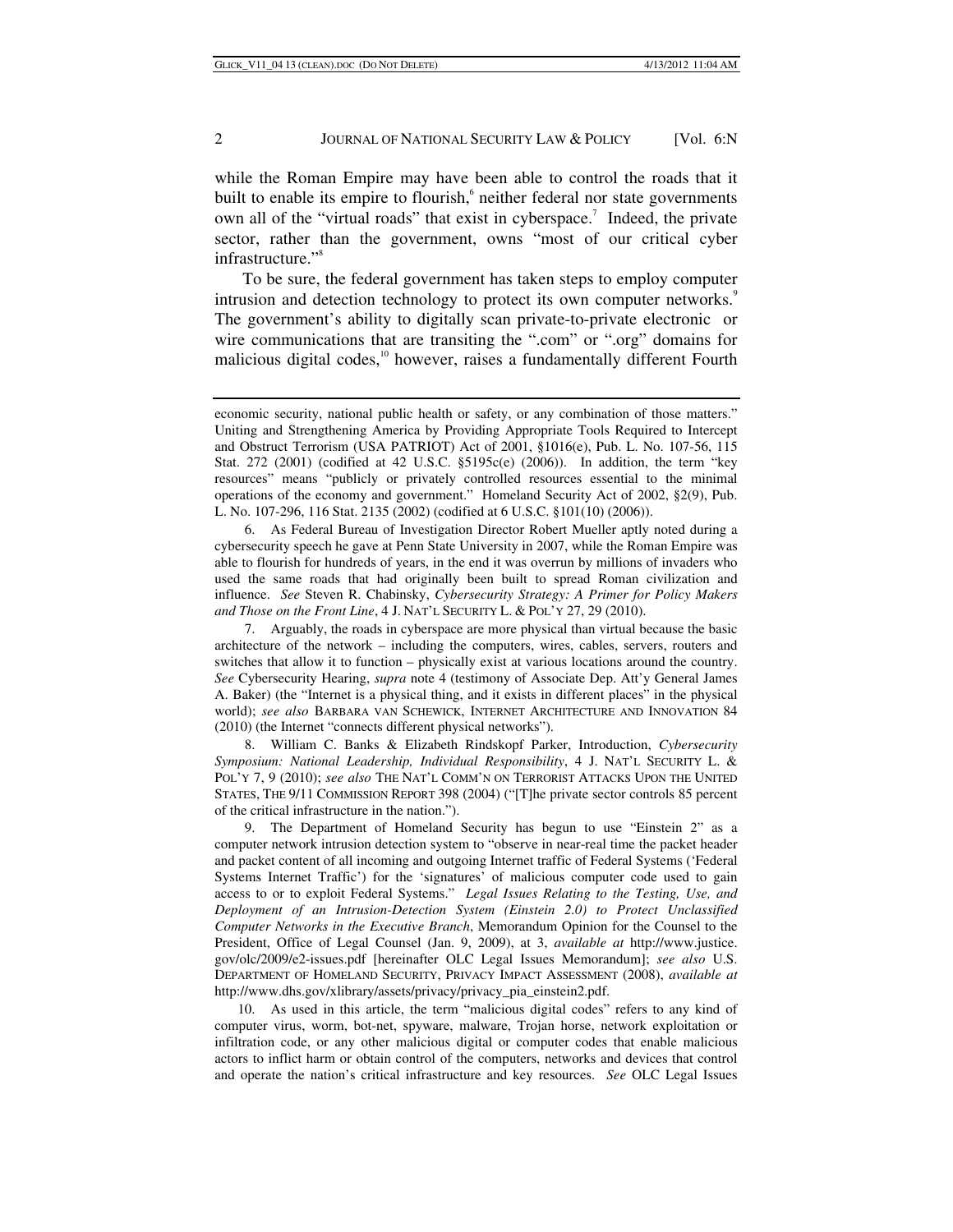Amendment<sup> $11$ </sup> issue than the government's ability to digitally scan incoming and outgoing communications on the ".gov" or ".mil" domains. If one were to use a criminal investigatory lens, one would conclude that the "Fourth Amendment ordinarily requires a warrant for the collection of the contents of Internet communications."<sup>12</sup> Under this view, a Title  $III<sup>13</sup>$  wiretap order to obtain the contents of those communications in real time must be issued by a "neutral and detached authority" and the order must be based on individualized suspicion.<sup>14</sup> A "foreign intelligence" lens would also generally require a court order.<sup>15</sup>

But what if, instead of seeking evidence of criminal activity or foreign intelligence information, the government used a different lens and employed computer intrusion and detection technology at certain specific digital locations on the Internet primarily for protective purposes?<sup>16</sup> In the physical world, the government can engage in a variety of protective activities, and the Fourth Amendment does not always require the government to have individualized suspicion or obtain a court order. For example, government agents can conduct international border searches, establish sobriety checkpoints, and engage in security screening searches at domestic airports – all within a legal framework that does not require individualized suspicion of criminal activity or a court order.<sup>17</sup> The question then is whether, in the absence of individualized suspicion and a court order, technology that digitally scans Internet communications for malicious digital codes without initially exposing the contents of those communications to human review<sup>18</sup> may be used without running afoul of

14. See Berger v. New York, 388 U.S. 41, 54 (1967), and its progeny.

15. *See generally* Foreign Intelligence Surveillance Act of 1978, Pub. L. No. 95-511, 92 Stat. 1783 (1978) (codified as amended at 50 U.S.C. §§1801-1811(2006)).

 16. For a discussion of some of the government's military authorities in cyberspace, which are beyond the scope of this article, see Herbert S. Lin, *Offensive Cyber Operations and the Use of Force*, 4 J. NAT'L SECURITY L. & POL'Y 63 (2010); David E. Graham, *Cyber Threats and the Law of War*, 4 J. NAT'L SECURITY L. & POL'Y 87 (2010).

17. *See infra* Section II.

18. *See* Orin S. Kerr, *Searches and Seizures in a Digital World*, 119 HARV. L. REV. 531, 535 (2005) (a search is best described as the process by which "data is exposed to

Memorandum, *supra* note 9 at 3 n.3; NAT'L INSTITUTE OF JUSTICE, INVESTIGATIONS INVOLVING THE INTERNET AND COMPUTER NETWORKS 55 (2007), *available at* http://www.ncjrs.gov/ pdffiles1/nij/210798.pdf.

 <sup>11.</sup> The Fourth Amendment reads: "The right of the people to be secure in their persons, houses, papers and effects, against unreasonable searches and seizures, shall not be violated, and no Warrants shall issue, but upon probable cause, supported by Oath or affirmation, and particularly describing the place to be searched, and the persons or things to be seized." U.S. CONST. amend. IV.

 <sup>12.</sup> Kerr, *supra* note 1, at 1039.

<sup>13.</sup> *See* Title III, Omnibus Crime Control and Safe Streets Act of 1968, Pub. L. No. 90-351, §802, 82 Stat. 197, 212-223 (codified as amended at 18 U.S.C. §§2510-2520 (2006)) [hereinafter Title III].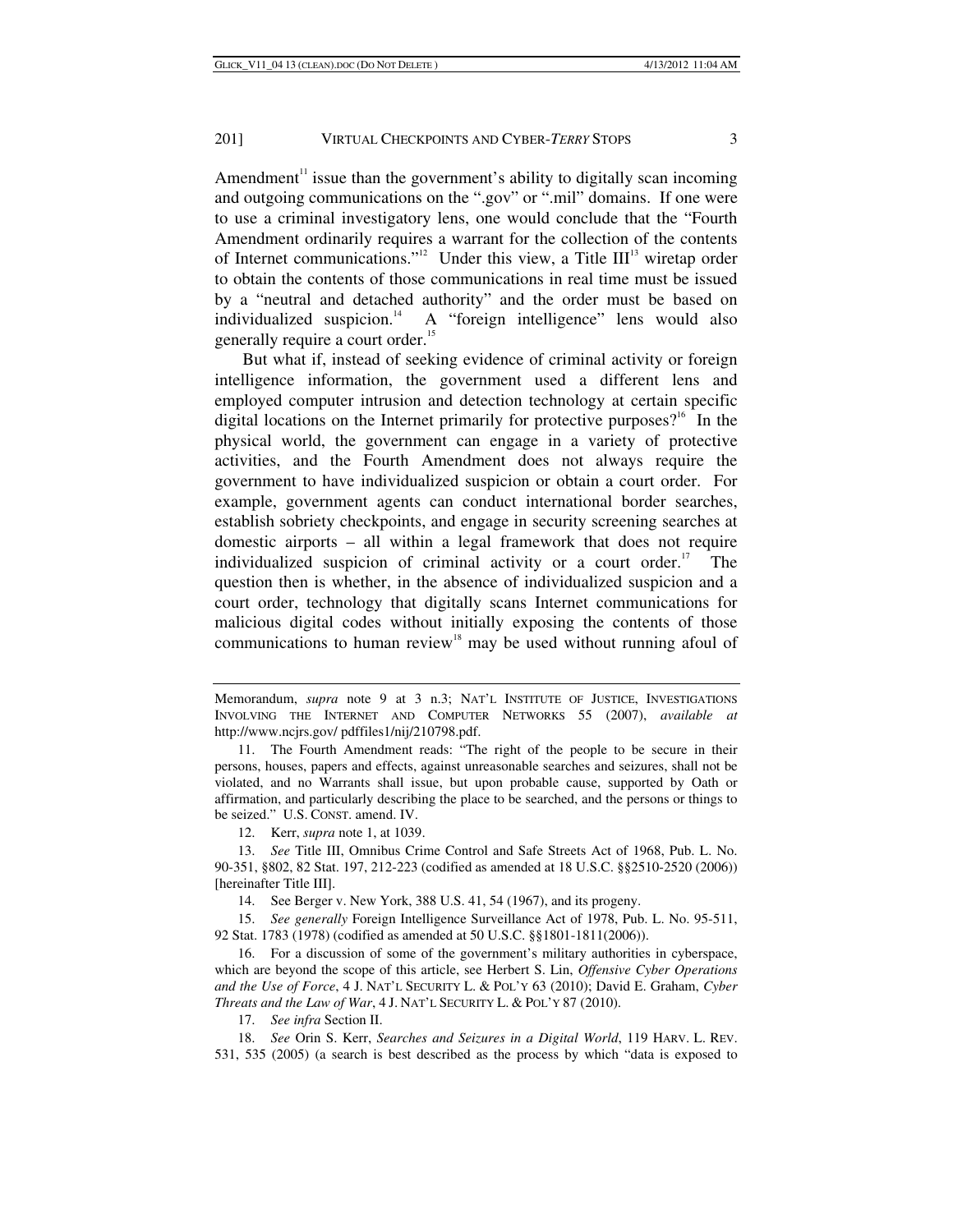the Fourth Amendment. Moreover, if there is a reasonable basis to believe that a malicious digital code may be present, an equally important question is what mechanisms can be put in place to ensure that remedial and other actions taken by the government to protect the nation's critical infrastructure and key resources are reasonable and constitutional.

As background for this article, Part I provides an overview of the cybersecurity risks, as identified by various experts, to the nation's critical infrastructure and key resources. Part II then examines the legal frameworks from the physical world that govern international border searches, sobriety and other checkpoints on public highways, searches by narcotics-detection dogs, screening searches at airport security checkpoints, and *Terry*-stops, as well as the government's authority to quarantine and isolate persons who have communicable diseases. Part III then argues that by using the correct Fourth Amendment lens, these fairly well established legal frameworks from the physical world strongly support the existence of a new cybersecurity exception to the Fourth Amendment's warrant and individualized suspicion requirements. If appropriate legislation is enacted, the cybersecurity exception will enable the government to conduct reasonable and limited digital scans at virtual checkpoints in cyberspace, when the programmatic purpose of those scans is to identify malicious digital codes that may be attacking the nation's critical infrastructure and key resources. Part III therefore proposes that the Congress consider and enact sensible new legislation that will permit the government to conduct these digital scans and take remedial and other actions to protect the nation without running afoul of the Fourth Amendment and existing law.

# I. CYBERSECURITY RISKS TO THE NATION'S CRITICAL INFRASTRUCTURE AND KEY RESOURCES

In his May 2009 Cyberspace Policy Review, President Barack Obama declared that "cybersecurity risks pose some of the most serious economic and national security challenges of the  $21<sup>st</sup>$  century."<sup>19</sup> Two years later, President Obama unveiled a comprehensive cybersecurity legislative proposal to protect the "Nation's critical infrastructure, and the Federal government's own networks and computers."<sup>20</sup>

20. *See* Press Release, White House Office of the Press Secretary, Fact Sheet:

human observation").

<sup>19.</sup> CYBERSPACE POLICY REVIEW: ASSURING A TRUSTED AND RESILIENT INFORMATION AND COMMUNICATIONS INFRASTRUCTURE iii (2009), *available at* http://www.whitehouse.gov/ assets/documents/Cyberspace\_Policy\_Review\_final.pdf; s*ee also* Walter Gary Sharp, Sr., *The Past, Present, and Future of Cybersecurity*, 4 J. NAT'L SECURITY L. & POL'Y 13, 13 ("The cyber threat is the most pervasive and pernicious threat facing the United States today."). *See generally* CTR. FOR STRATEGIC & INT'L STUDIES, SECURING CYBERSPACE FOR THE 44TH PRESIDENCY (2008), *available at* http://csis.org/files/media/csis/pubs/081208\_ securingcyberspace\_44.pdf.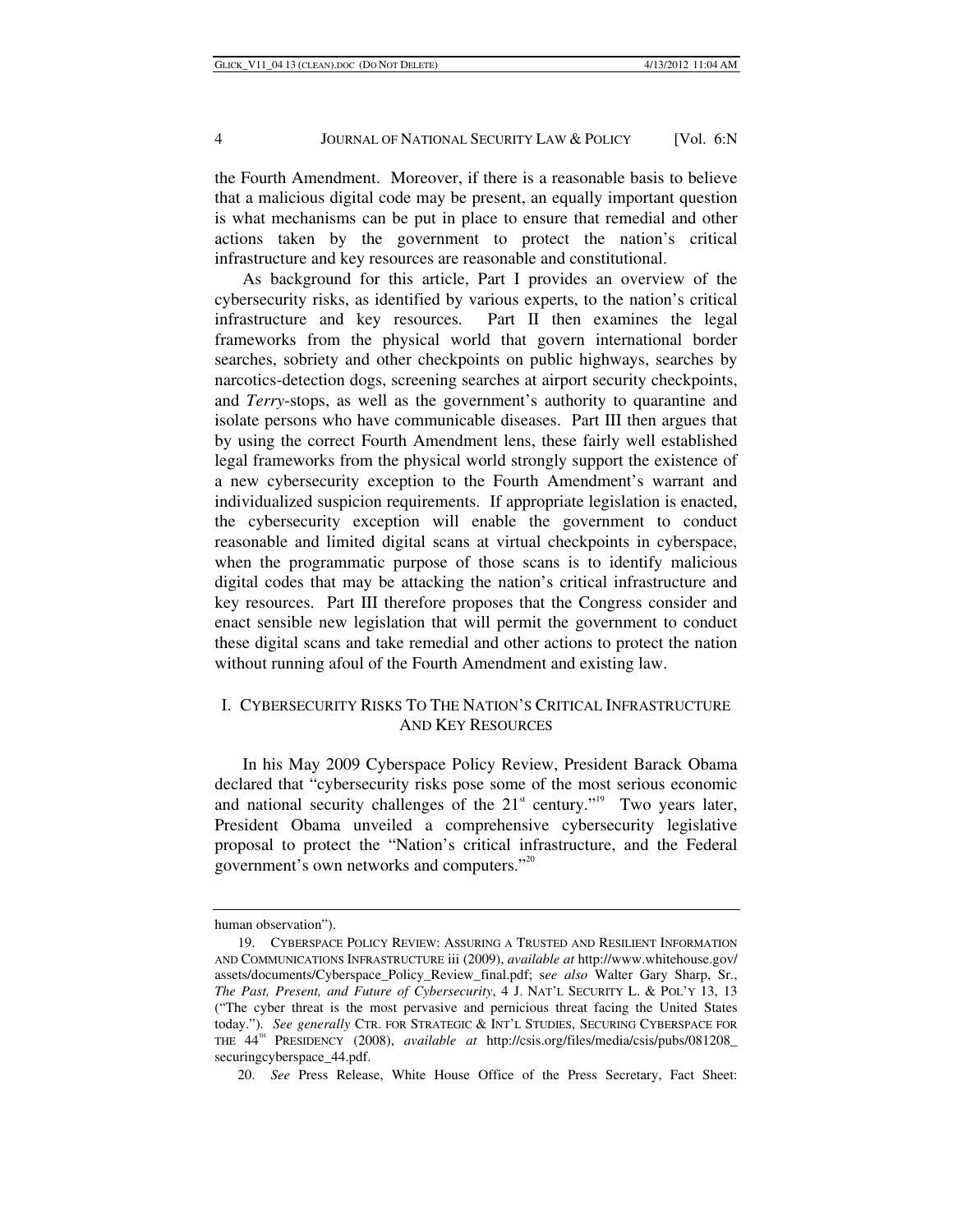The rationale for comprehensive cybersecurity legislation is clear. The cybersecurity risks<sup>21</sup> facing the nation's critical infrastructure and key resources have dramatically increased over the last decade<sup>22</sup> and are frequently described in ominous tones. For example, during his recent confirmation hearing for Secretary of Defense, then Central Intelligence Agency Director Leon Panetta stated that the "next Pearl Harbor that we confront could very well be a cyber attack that cripples our power systems, our grid, our security systems, our financial systems, and our governmental systems."<sup>23</sup> Senator Susan M. Collins, Ranking Member of the U.S. Senate's Homeland Security and Governmental Affairs Committee and a cosponsor of the "Cybersecurity Act of  $2012$ ,"<sup>24</sup> has stated that the nation faces the threat of a "cyber  $9/11$ ."<sup>25</sup> In addition, Senator Jay Rockefeller, Chairman of the U.S. Senate's Committee on Commerce, Science and Technology and cosponsor of the "Cybersecurity Act of  $2012$ ,"<sup>26</sup> has also stated that a "major cyber attack could shut down our Nation's most critical

 22. Cybersecurity Hearing, *supra* note 4, at 2 (statement of Associate Dep. Att'y Gen. James A. Baker), *available at* http://www.judiciary.senate.gov/pdf/11-06-21%20 Joint%20of%20Statement%20of%20James%20Baker,%20Greg%20Schaffer,%20and%20Ar i%20Schwartz.pdf. *See* OLC Legal Issues Memorandum, *supra* note 9, at 2 ("Over the past several years, Federal Systems have been subject to sophisticated and well-coordinated computer network intrusions and exploitations on an unprecedented scale. The Intelligence Community has determined that those malicious network activities pose a grave threat to national security."); *see also* John Rollins & Anna Henning, *Comprehensive National Cybersecurity Initiative: Legal Authorities and Policy Considerations* (Cong. Res. Service R40427) Mar. 10, 2009, at 2 ("Threats to the U.S. cyber and telecommunications infrastructure are constantly increasing and evolving as are the entities that show interest in using a cyber-based capability to harm the nation's security interests." (footnotes omitted)).

23. *See Nomination of Leon Panetta for Secretary of Defense: Hearing Before the S. Comm. on Armed Services*, 112th Cong. 25 (2011) (testimony of CIA Director Leon Panetta), *available at* http://armed-services.senate.gov/Transcripts/2011/06%20June/11- 47%20-%206-9-11.pdf. Most recently, FBI Director Robert Mueller testified that "the cyber threat will equal or surpass the threat from counterterrorism in the foreseeable future." *Worldwide Threat Assessment of the U.S. Intelligence Committee: Hearing Before the H. Permanent Select Comm. on Intelligence*, 112th Cong., 2d Sess. (2012) (testimony of FBI Director Robert Mueller).

24. S. 2105, 112th Cong. (2012).

25. *See* Press Release, Lieberman, Collins, Carper Unveil Major Cybersecurity Bill to Modernize, Strengthen, and Coordinate Cyber Defenses (June 10, 2010), *available at* http://www.lieberman.senate.gov/index.cfm/news-events/news/2010/6/lieberman-collinscarper-unveil-major-cybersecurity-bill-to-modernize-strengthen-and-coordinate-cyberdefenses.

26. S. 2105, 112th Cong. (2012).

Cybersecurity Legislative Proposal, *available at* http://www.whitehouse.gov/the-pressoffice/2011/05/12/fact-sheet-cybersecurity-legislative-proposal.

 <sup>21.</sup> While "risk" and "threat" are often used interchangeably, experts have cautioned against exclusively looking at threats to assess cybersecurity risks. Instead, they recommend use of the "classic risk formula." *See* Chabinsky, *supra* note 6, at 35 ("Risk = Threat x Vulnerability x Consequence.").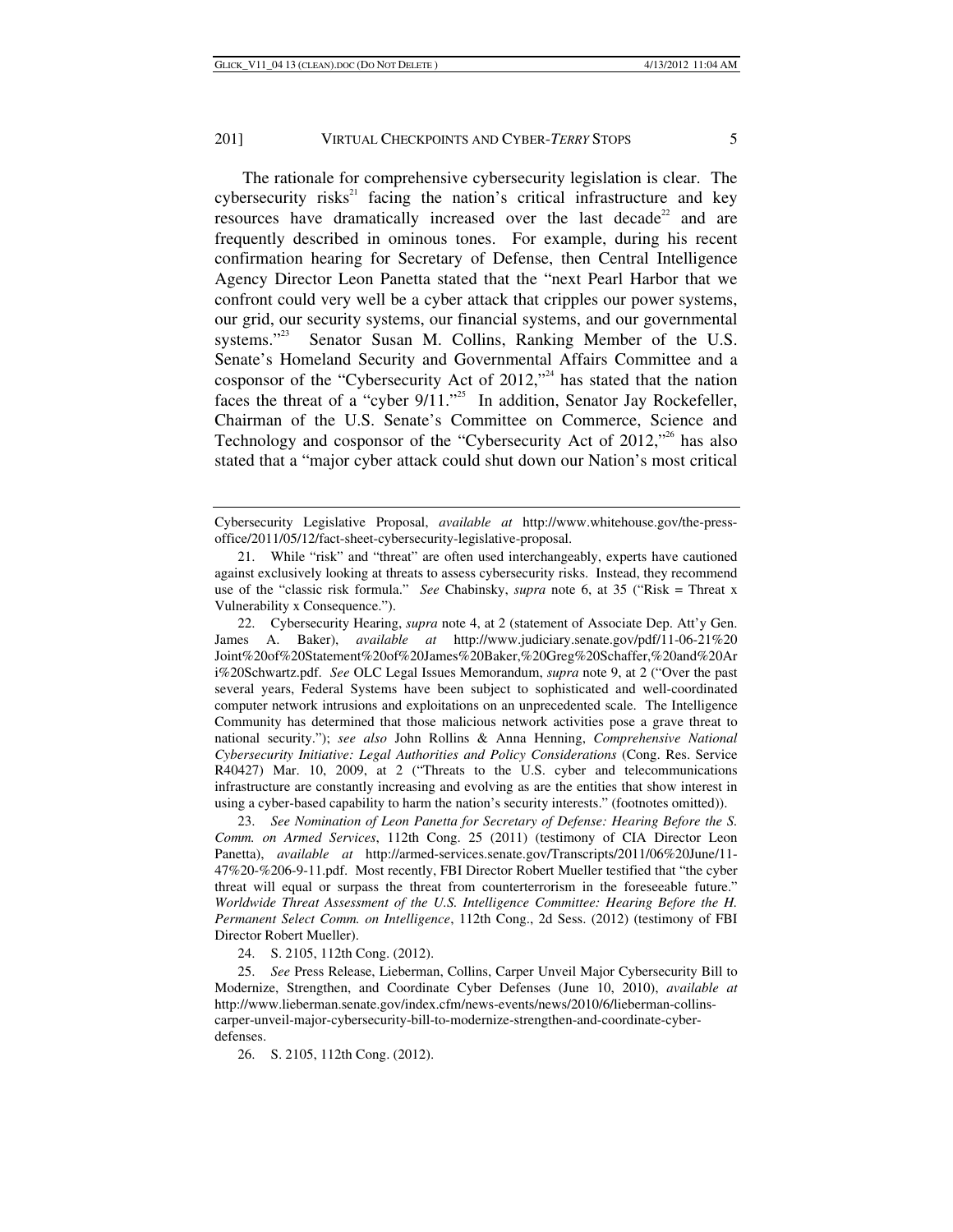infrastructure: our power grid, telecommunications, [and] financial services  $\ldots$ <sup>37</sup>

Similarly, former government officials have spoken about the serious cybersecurity risks facing the nation's critical infrastructure and key resources. For example, Michael Chertoff, former Secretary of Homeland Security, has stated that "[n]etwork electronic warfare can cripple or paralyze domestic and civilian systems."28 Richard Clarke, former Cybersecurity Advisor to President Obama, has also warned that foreign intelligence services have penetrated the control systems of the U.S. electric power grid and have left behind "logic bombs" and "trap doors."<sup>29</sup>

The primary reason for these concerns is clear. As former Director of National Intelligence Dennis Blair has stated, the "connectivity between information systems, the Internet and other infrastructures creates opportunities for attackers to disrupt telecommunications, electrical power, energy pipelines, refineries, financial networks, and other critical infrastructures."30 As a result, we live in a world where a potential cyber attack is not just a criminal issue affecting individuals or businesses, but one which represents a broader economic risk to the nation.<sup>31</sup> Today, the

<sup>27.</sup> *Cybersecurity: Next Steps to Protect Our Critical Infrastructure*: *Hearing Before the S. Comm. on Commerce, Science, and Transportation*, 111th Cong. 2 (2009) (statement of Sen. Jay Rockefeller), *available at* http://www.gpo.gov/fdsys/pkg/CHRG-111shrg57888/ pdf/CHRG-111shrg57888.pdf; *see also* JACK GOLDSMITH, BROOKINGS INSTITUTION, THE CYBERTHREAT, GOVERNMENT NETWORK OPERATIONS, AND THE FOURTH AMENDMENT 1 (2010), *available at* http://www.brookings.edu/papers/2010/1208\_4th\_amendment \_goldsmith.aspx ("[T]he national communications network is swarming with known malicious cyber agents that raise the likelihood of an attack on a critical infrastructure system that could cripple our economic or military security.").

 <sup>28.</sup> Michael Chertoff, Foreword, *Cybersecurity Symposium: National Leadership, Individual Responsibility*, 4 J. NAT'L SECURITY L. & POL'Y 1, 1 (2010); *see also Cyber Security: Responding to the Threat of Cyber Crime and Terrorism*: *Hearing Before the Subcomm*. *on Crime and Terrorism of the S*. *Comm*. *on the Judiciary*, 112th Cong. 5 (statement of Stewart Baker, former Ass't Sec'y for Policy, Dep't of Homeland Security), *available at* http://judiciary.senate.gov/hearings/testimony.cfm?id=e655f9e2809e5476862f7 35da16a9959&wit\_id=e655f9e2809e5476862f735da16a9959-2-2 (warning that the tools the "stuxnet" virus deployed could "just as easily be used to bring down the power grid for a city or a region").

 <sup>29.</sup> Richard A. Clarke, *Obama's Challenge in Cyberspace*, HUFF. POST, (May 8, 2009, 10:29 AM), http://www.huffingtonpost.com/richard-a-clarke/obamas-challenge-incyber\_b\_199926.html; *see also* RICHARD CLARKE AND ROBERT KNAKE, CYBER WAR: THE NEXT THREAT TO NATIONAL SECURITY AND WHAT TO DO ABOUT IT (2010).

<sup>30.</sup> *Annual Threat Assessment of the Intelligence Community: Hearing Before the S*. *Select Comm*. *on Intelligence*, 111th Cong. 38 (2009) (testimony of Director of National Intelligence Dennis Blair), *available at* http://www.dni.gov/testimonies/20090212 \_testimony.pdf; *see also* Ellen Nakashima, *U.S. Systems are Vulnerable to Hackers*, WASH. POST, Oct. 2, 2011, at A3 (explaining that the threat exists "because machines running the nation's plants and other crucial systems are increasingly interconnected").

<sup>31.</sup> *Annual Threat Assessment of the Intelligence Community: Hearing Before the S*. *Select Comm*. *on Intelligence*, 111th Cong. 38 (2009) (testimony of Director of National Intelligence Dennis Blair), *available at* http://www.dni.gov/testimonies/20090212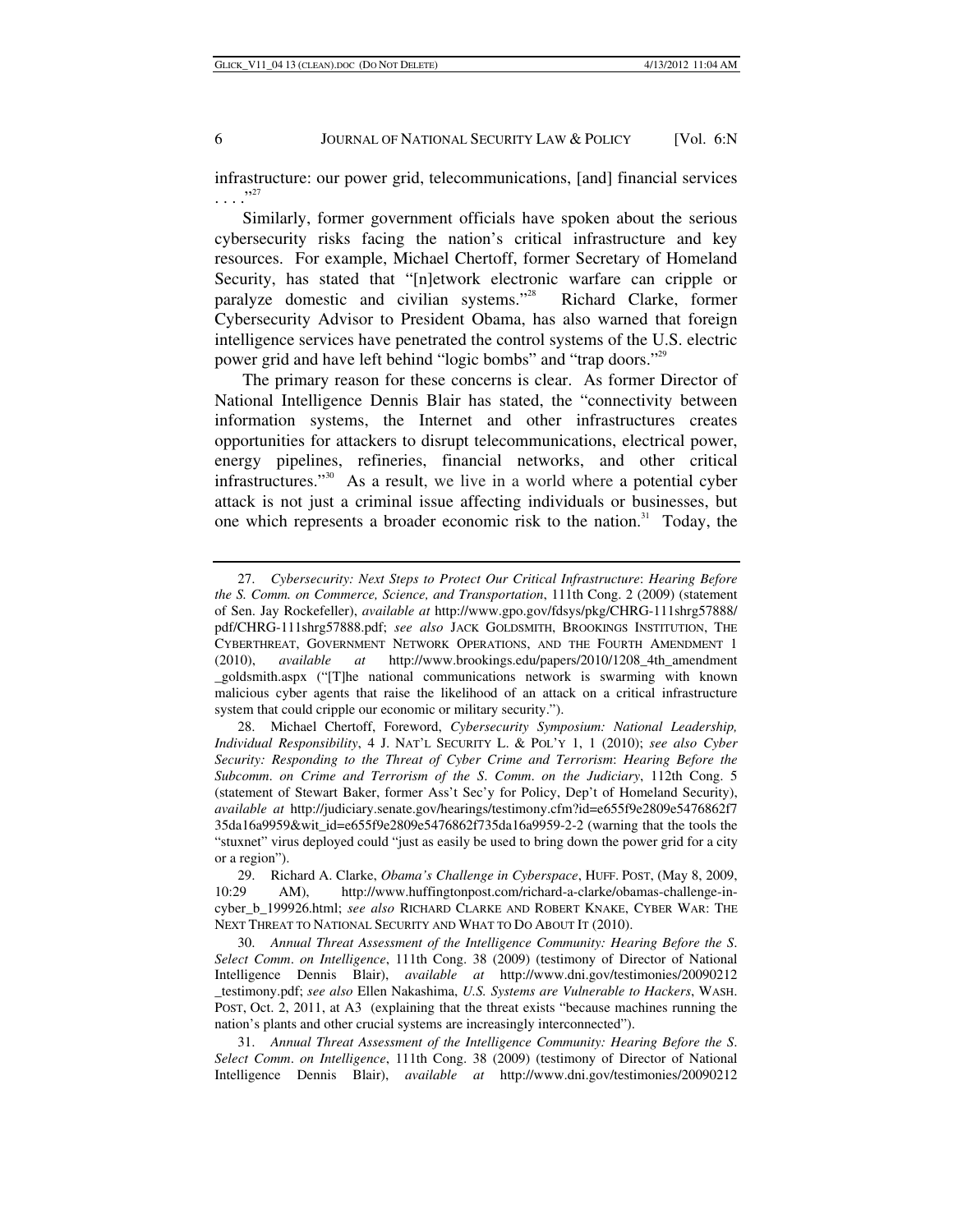"full dimension" of the cybersecurity risks to the nation include "substantial risks to the *command and control* of important physical assets such as electric power grids, water supply, and other critical infrastructure."<sup>32</sup>

Connectivity, however, is not the only cybersecurity challenge facing the nation. Developing and implementing strategic or tactical plans to protect the nation's critical infrastructure and key resources is complex because experts have identified numerous "threat vectors," including "supply chain and vendor access, remote access, proximity access, and insider access."<sup>33</sup> The supply chain and vendor access threat results from the fact that the "global economy" enables our nation to "compete and purchase services in an expanded market" which has "substantially increased our vulnerability to adversarial manipulation of our software and hardware."<sup>34</sup> By way of contrast, the remote access threat comes from "computer network intrusions or 'hacking."<sup>35</sup> On the other hand, the proximity access threat refers to the "abilities our adversaries have when they are physically close to our networks but not directly inside them," and the insider threat comes from trusted persons who are given access to computer networks and systems, such as "employees, contractors, and trusted business partners."<sup>36</sup>

The concern about insiders, however, does not arise only from malicious actors. There is no security patch for cyber-stupidity, and an employee who inserts a virus-laden USB thumb drive into a networked computer may be as much a threat as the employee who intends to do

33. Chabinsky, *supra* note 6, at 32.

\_testimony.pdf (arguing that a successful cyber attack could "severely impact the national economy"); *see also* Burstein, *supra* note 4, at 168 ("[M]odern attacks threaten to target infrastructure that is integral to the economy, national defense, and daily life.").

 <sup>32.</sup> Chabinsky, *supra* note 6, at 28 n. 3 (emphasis supplied); *see also* DEP'T OF HOMELAND SEC., PRIMER CONTROL SYSTEMS CYBER SECURITY FRAMEWORK AND TECHNICAL METRICS (2009), *available at* http://www.us-cert.gov/control\_systems/pdf/Metrics\_ primer\_v9\_7-13-09\_FINAL.pdf ("Electronic control systems that operate much of the Nation's critical infrastructure are increasingly connected to public networks, including the Internet . . . and are at greater risk than before from externally initiated cyber attacks."); Goldsmith, *supra* note 27, at 1 ("[O]ur energy supply, our means of transportation, and our military defenses are dependent on vast, interconnected computer and telecommunications networks . . . ."); Dominic Basulto, *Digital Deterrents: Preventing a Pearl Harbor of Cyberspace*, WASH. POST (Oct. 17, 2011), http://www.washingtonpost.com/blogs/innovations/post/digital-deterrents-preventing-apearl-harbor-of-cyberspace/2010/12/20/gIQASNKyoL\_blog.html ("The Internet has become the back door and front door to controlling nearly every aspect of our national infrastructure.).

<sup>34.</sup> *Id*.; *see also* Josh Smith, *Homeland Security Official: Some Foreign-Made Electronics Compromise Cybersecurity*, NATIONAL JOURNAL (JULY 7, 2011, 3:23 PM), http://www.national journal.com/tech/homeland-security-official-some-foreign-made-electronics-compromisecybersecurity-20110707.

 <sup>35.</sup> Chabinsky, *supra* note 6, at 34.

<sup>36.</sup> *Id*.; *see also* Susan Candiotti, *Homeland Security Warns of Potential Threats to Utilities*, CNN (July 21, 2011), http://www.cnn.com/2011/US/07/21/terror.warning.utilities/.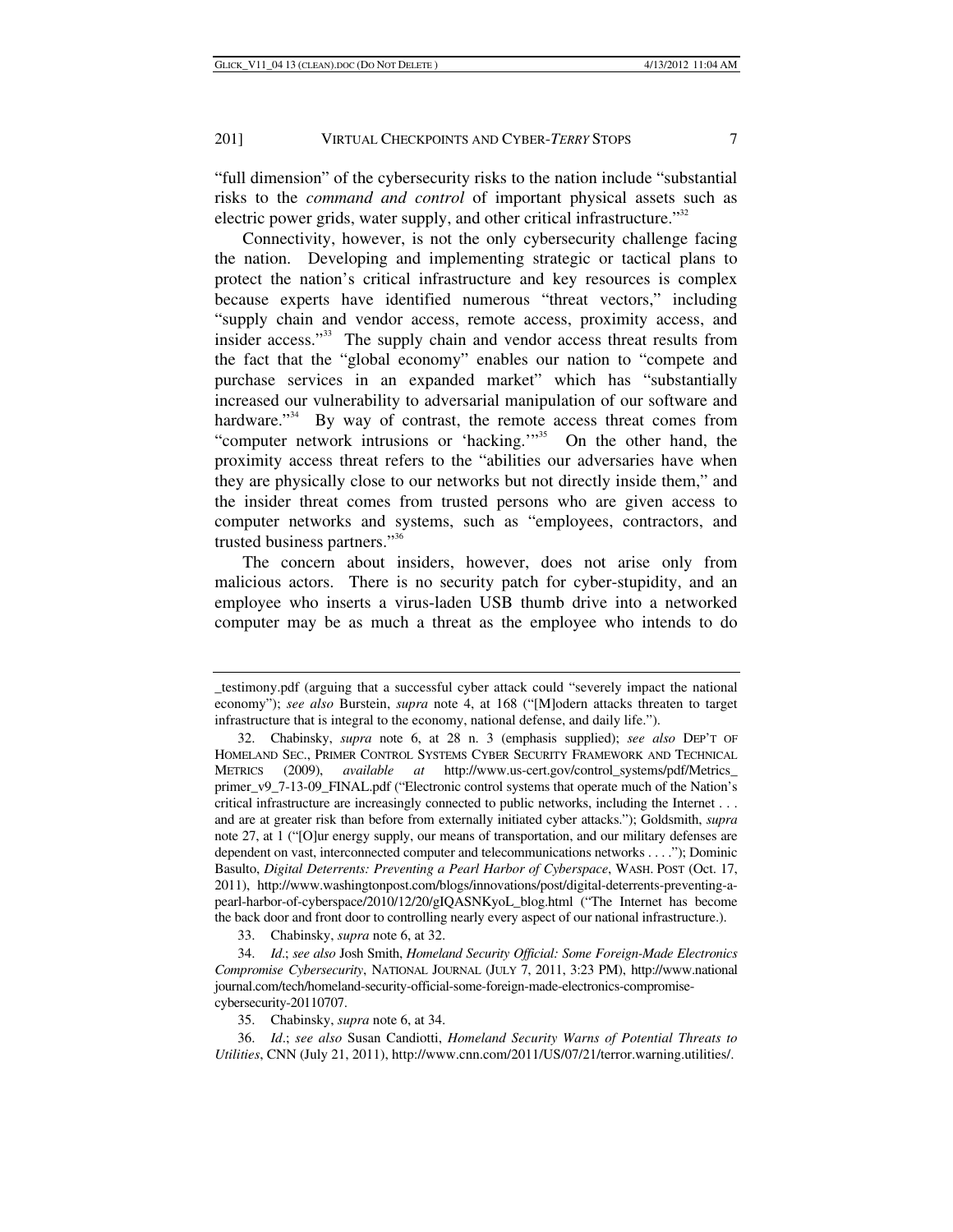harm.<sup>37</sup> Finally, and perhaps the biggest cybersecurity challenge, intrusion detection systems also face what some experts call the "zero day" threat because "malicious actors develop new malware continually," and antivirus and other intrusion programs "cannot detect and stop malware that no one has seen before."38

Under the single-party consent exception to Title III, $39$  the government is able to use intrusion and detection technology to protect the ".gov" and ".mil" domains.<sup>40</sup> The primary legal issue therefore relates to the ".com" and other private sector domains. While existing statutes enable employees of communications service providers to monitor their own networks to protect their "property" rights, to perform "mechanical or service quality control checks," and to intercept and disclose the content of electronic communications if it is "necessarily incident to the rendition" of those services, $4$ <sup>1</sup> the prevailing conventional legal theory is that if the government were to use an intrusion and detection system to monitor "private-to-private communications, it would likely be considered an interception under the electronic surveillance laws, which require a court order."<sup>42</sup> As a result, while increased public awareness<sup> $43$ </sup> of cyber threats and better policy

39. *See* 18 U.S.C. §2511(2)(c) (2006) ("It shall not be unlawful under this chapter for a person acting under color of law to intercept a wire . . . or electronic communication, where . . . one of the parties to the communication has given prior consent to such interception.").

 40. The Office of Legal Counsel of the U.S. Department of Justice has opined that when "log-on banners or computer-user agreements are consistently adopted, implemented, and enforced by executive departments and agencies using the system," the Einstein 2 intrusion and detection technology employed by Executive Branch departments and agencies is lawful. *Legality of Intrusion-Detection System to Protect Unclassified Computer Networks in the Executive Branch*, Memorandum Opinion for an Associate Deputy Attorney General, Office of Legal Counsel 1 (Aug. 14, 2009), *available at* http://www.justice.gov/ olc/2009/legality-of-e2.pdf; *see also* OLC Legal Issues Memorandum, *supra* note 9.

41. *Compare* 18 U.S.C. §2511(2)(a)(i) (2010), *with* 18 U.S.C. §2702(b)(5) (2010).

 42. Gregory T. Nojeim, *Cybersecurity and Freedom on the Internet*, 4 J. NAT'L SECURITY L. & POL'Y 119, 124 (2010). By way of contrast, "metadata" information, which includes the "addressing information for e-mails, IP addresses of visited Web sites, routing information that tracks a communication's path on the Internet, and possible traffic volume information . . . does not implicate the Fourth Amendment." Goldsmith, *supra* note 27, at 11.

43. *See* 156 Cong. Rec. S7944-S7946 (daily ed. Nov. 17, 2010) (statement of Sen. Whitehouse) ("One of the principal findings of our cyber task force was that most cyber threats – literally the vast majority of cyber threats – can be countered readily if Americans simply allowed automatic updates to their computer software, ran up-to-date antivirus

<sup>37.</sup> *See* Frank L. Greitzer et al., *Combating the Insider Cyber Threat*, IEEE SECURITY & PRIVACY, Jan.-Feb. 2008, at 61, 61, *available at* www.cert.org/archive/pdf/ combatthreat0408.pdf ("The insider threat is manifested when human behavior departs from compliance with established policies, regardless of whether it results from malice or a disregard for security policies.").

 <sup>38.</sup> Cybersecurity Hearing, *supra* note 4, at 4; *see also* Lin, *supra* note 16, at 65 n.7 ("The term [zero day attack] refers to the fact that the vulnerability has been known to the defender for zero days.").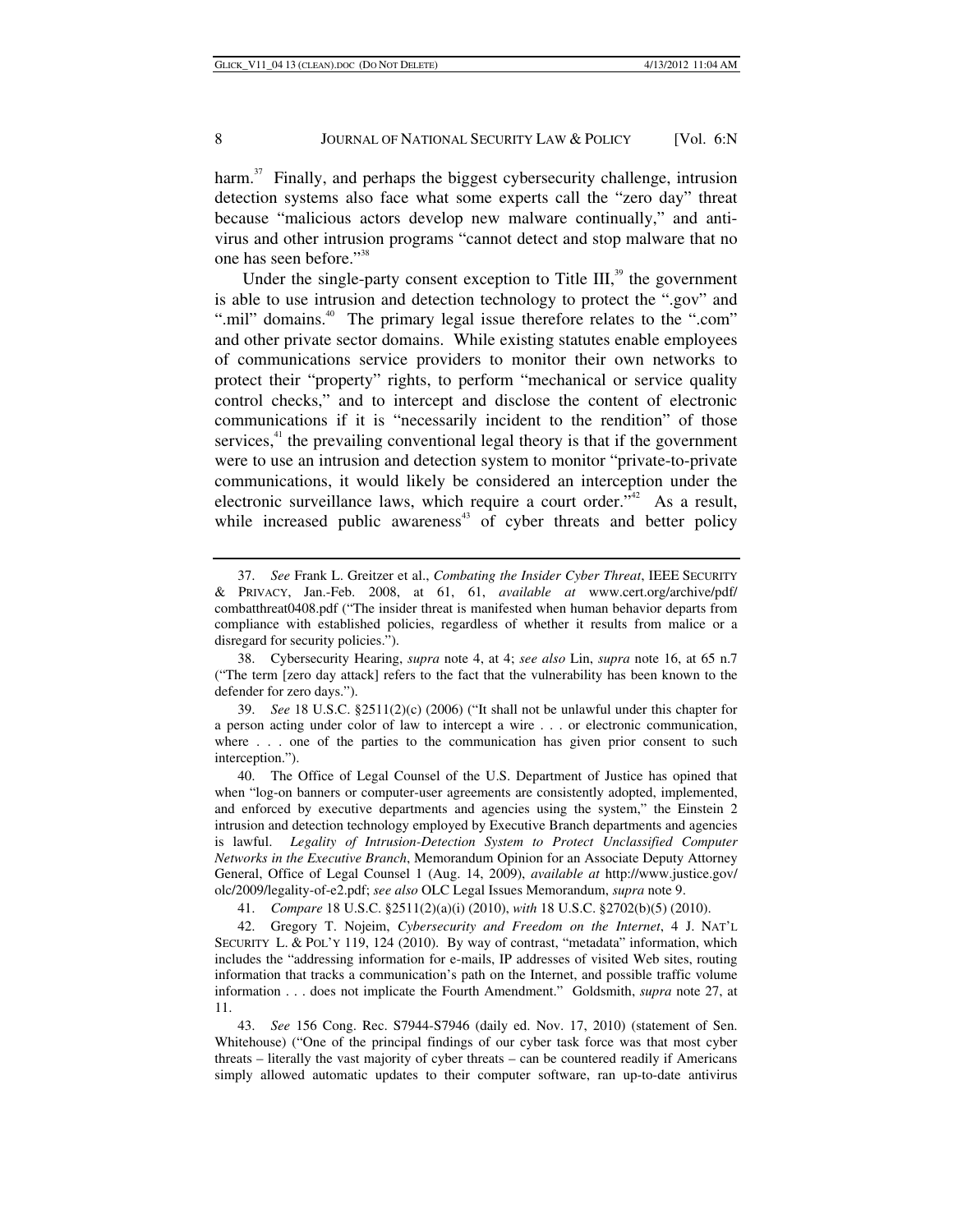choices, including "multiple solutions" to "the attribution problem"<sup>44</sup> will improve the nation's cybersecurity, and while enhanced partnerships between the government and the private sector, as well as economic incentives, will also lead to "best" (as well as "next") cybersecurity practices,45 reexamining conventional legal theories is essential when "[c]omputer systems integral to the infrastructure, economy, and defense of the United States are under constant attack by a growing array of adversaries."<sup>46</sup> Stated another way, and to paraphrase former Attorney General John Ashcroft, the cybersecurity risks facing the nation require us to think "outside the box" but "inside the Constitution."<sup>47</sup>

#### II. LEGAL FRAMEWORKS FROM THE PHYSICAL WORLD

The Fourth Amendment protects against "unreasonable searches and seizures." A "search" within the meaning of the Fourth Amendment takes place whenever the government intrudes upon "an expectation of privacy that society is prepared to consider reasonable."<sup>48</sup> This formulation, which flows from the formulation by Justice Harlan in his concurring opinion in

45. *See* William Jackson, *Group Proposes Economic Incentives To Improve Cybersecurity*, GOVERNMENT COMPUTER NEWS (Dec. 3, 2009), http://gcn.com/Articles/2009/ 12/03/ISA-security-framework-120309.aspx.

programs, and exercised reasonable vigilance when surfing the Web and opening e-mails.").

<sup>44.</sup> *See* David D. Clark & Susan Landau, *Untangling Attribution*, 2 HARV. NAT'L SEC. J. 571, 598 (2011). Former and current government officials, as well as some lawmakers, have stated that the United States should create a new ".secure" Internet to eliminate the threats that anonymity poses to the current Internet. Under this proposal, users would need certified credentials to access the new ".secure" Internet for critical infrastructure. *See* Aliya Sternstein, *Former CIA Director: Build A New Internet To Improve Cybersecurity*, NATIONAL JOURNAL (July 7, 2011), http://www.nationaljournal.com/nationalsecurity/formercia-director-build-a-new-internet-to-improve-cybersecurity-20110707.

 <sup>46.</sup> OFFICE OF THE INSPECTOR GEN., U.S. DEP'T OF JUSTICE, THE FEDERAL BUREAU OF INVESTIGATION'S ABILITY TO ADDRESS THE NATIONAL SECURITY CYBER INTRUSION THREAT (2011), *available at* http://www.justice.gov/oig/reports/FBI/a1122r.pdf. *See also* Nakashima, *supra* note 30, at A3 ("[M]alicious computer code [can] cripple critical systems that millions of people rely on for food, fuel, safe water and more."); Ed O'Keefe, *Janet Napolitano: Hackers Have "Come Close" to Major Cyber Attack*, WASH. POST. (October 27, 2011), http://www.washingtonpost.com/blogs/federal-eye/post/janet-napolitano-hackershave-come-close-to-major-cyber-attack/2011/10/27/gIQAZgQgMM\_blog.html.

 <sup>47.</sup> *See Ashcroft Evaluates the War on Terror*, CBS NEWS (Feb. 13, 2003), http://www.cbsnews.com/stories/2003/02/13/terror/main540422.shtml. *See also* Mark D. Young, *Electronic Surveillance in an Era of Modern Technology and Evolving Threats to National Security*, 22 STAN. L. & POL'Y REV. 11, 21 (2011) ("The government is attempting to protect national interests from myriad cyberspace threats and shift its organizational structures to better manage its limited cyberspace resources. It is doing this, however, without adjusting one of the biggest cyber vulnerabilities facing the country: insufficient legal authorities to allow federal action in the cyber domain.").

 <sup>48.</sup> United States v. Jacobsen*,* 466 U.S. 109, 113 (1984) ("A 'search' occurs when an expectation of privacy that society is prepared to consider reasonable is infringed.").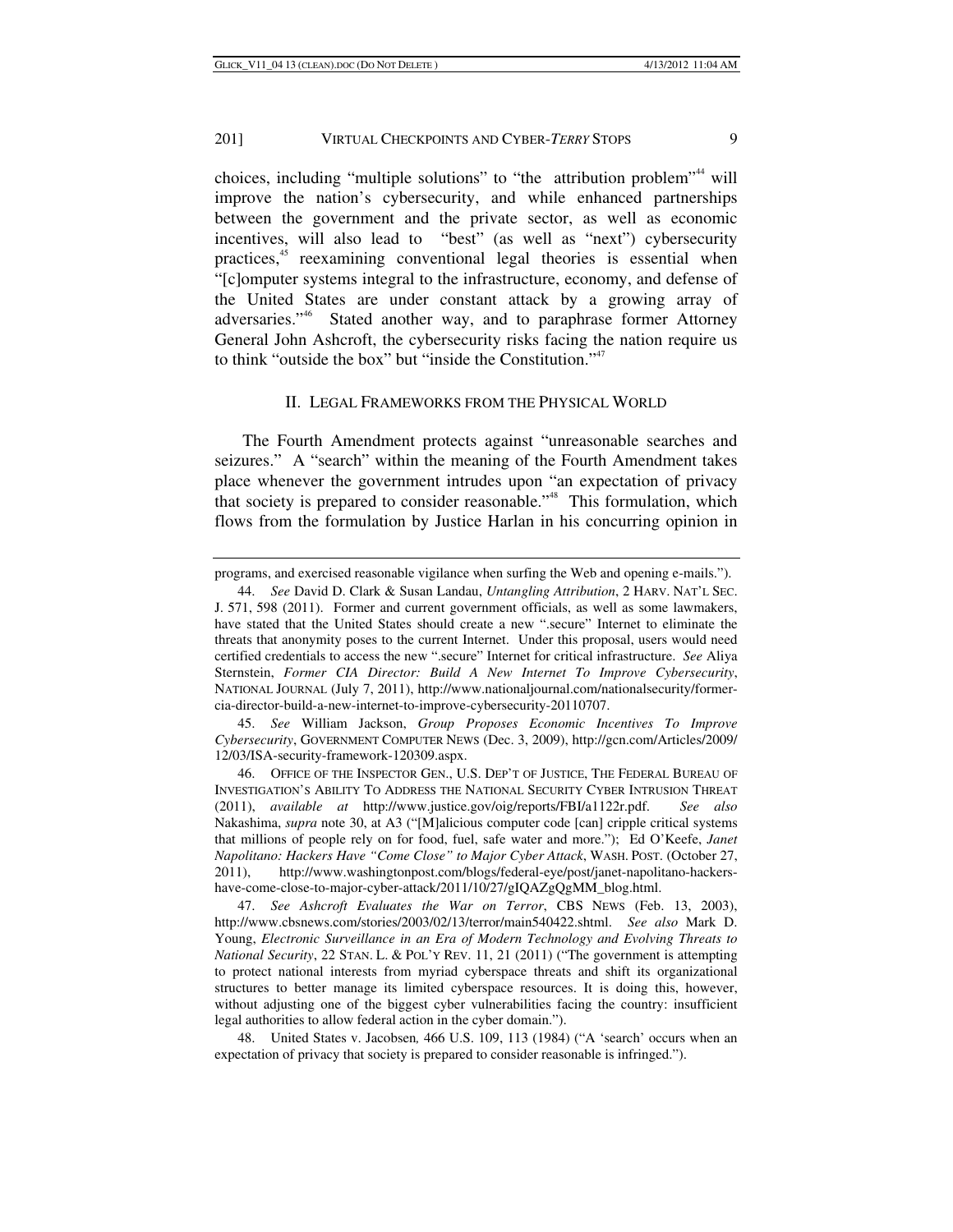*Katz v. United States*, 49 breaks down into a "two-part inquiry: first, has the individual manifested a subjective expectation of privacy in the object of the challenged search? Second, is society willing to recognize that expectation as reasonable?"<sup>50</sup> Thus, if the government's conduct violates a person's reasonable expectation of privacy, or if the government's conduct involves a trespass or a physical intrusion upon a constitutionally protected "effect" or area, then the courts will consider the government's conduct to be a "search" within the meaning of the Fourth Amendment.<sup>51</sup> By way of comparison, "seizures" within the meaning of the Fourth Amendment only take place when there has been a "meaningful interference with an individual's possessory interests in the property, $\overline{N^2}$  or when there has been a "governmental termination of freedom of movement *through means intentionally applied.*"<sup>53</sup> As a result, when the government's actions constitute a search or a seizure within the meaning of the Fourth Amendment, they must not be "unreasonable."<sup>54</sup>

A Fourth Amendment search or seizure that is conducted without judicial authorization is "per se unreasonable under the Fourth Amendment – subject only to a few specifically established and well-delineated exceptions."<sup>55</sup> These exceptions include, but are not limited to, consent searches,<sup>56</sup> searches of vehicles,<sup>57</sup> searches incident to arrest,<sup>58</sup> and searches

 <sup>49. 389</sup> U.S. 347, 360-361 (1967) (Harlan, J., concurring) ("My understanding of the rule that has emerged from prior decisions is that there is a twofold requirement, first that a person have exhibited an actual (subjective) expectation of privacy and, second, that the expectation be one that society is prepared to recognize as 'reasonable.'"). *See generally* 1 WAYNE R. LAFAVE, SEARCH AND SEIZURE: A TREATISE ON THE FOURTH AMENDMENT §2.1(b)-(d) (4th ed. 2004).

 <sup>50.</sup> California v. Ciraolo*,* 476 U.S. 207, 211 (1986) (citing Smith v. Maryland*,* 442 U.S. 735, 740 (1979)).

<sup>51.</sup> *See* United States v. Jones, 132 S. Ct. 945, 953 (2012) (holding that placing a GPS tracking device on a vehicle for the purpose of obtaining information is a "search" but that "[s]ituations involving merely the transmission of electronic signals without trespass would *remain* subject to Katz analysis") (emphasis in original); *see also* Illinois v. Andreas, 463 U.S. 765, 771 (1983).

 <sup>52.</sup> *Jacobsen*, 466 U.S. at 113.

 <sup>53.</sup> Brower v. County of Inyo, 489 U.S. 593, 597 (1989) (emphasis in original).

<sup>54.</sup> *See* Illinois v. McArthur, 531 U.S. 326, 330 (2001) (holding that the "'central requirement'" of the Fourth Amendment is "reasonableness").

 <sup>55.</sup> Katz v. United States, 389 U.S. 347, 357 (1967) (footnotes omitted).

<sup>56.</sup> *E*.*g*., Schneckloth v. Bustamonte, 412 U.S. 218, 219 (1973) (holding that consent is one of the "specifically established exceptions to the requirements of both a warrant and probable cause").

<sup>57.</sup> *E*.*g*., Carroll v. United States. 267 U.S. 132 (1925) (holding that because they are highly mobile, a warrant is not required to search a vehicle if police have probable cause to believe the vehicle contains evidence of a crime).

<sup>58.</sup> *E*.*g*., Chimel v. California, 395 U.S. 752 (1969) (holding that when a person is lawfully arrested, the police may search the person and any area surrounding the person that is within his or her reach).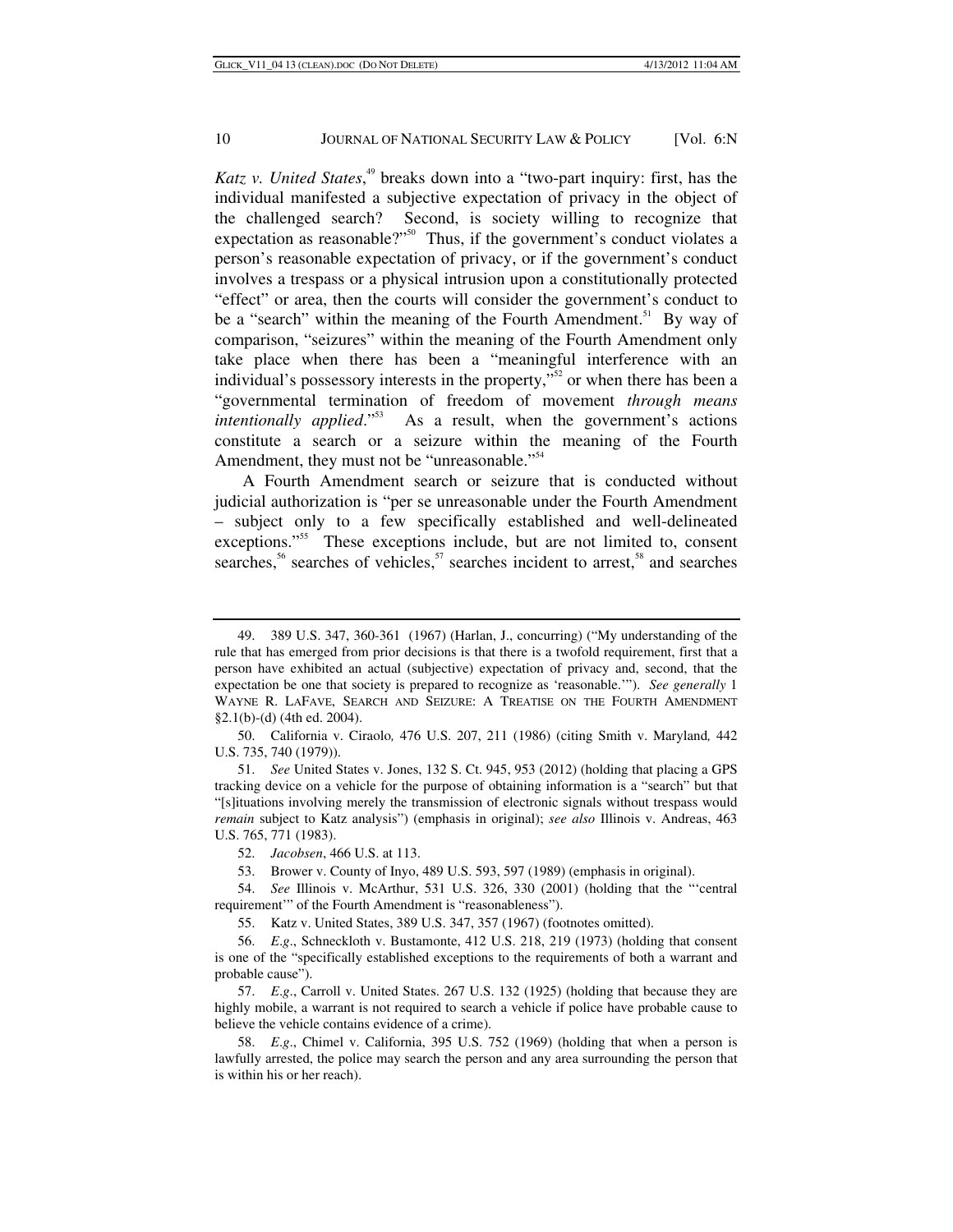conducted when exigent circumstances exist.<sup>59</sup> Nonetheless, even under these exceptions, government searches and seizures are "ordinarily unreasonable in the absence of individualized suspicion of wrongdoing."<sup>60</sup>

Notwithstanding these cardinal principles and rules, $<sup>61</sup>$  there are "limited"</sup> circumstances" where the lack of individualized suspicion does not prevent the government from conducting a search without a judicial warrant. Indeed, for nearly a half a century, the Supreme Court has carved out "special needs"<sup>62</sup> and "administrative search"<sup>63</sup> exceptions to the Fourth Amendment; that is, circumstances where the government is able to intrude upon areas which are protected by the Fourth Amendment without regard to whether individualized suspicion exists. $64$  As detailed below, in the special needs and administrative search cases, courts will examine whether the search furthers a "special need[], beyond the normal need for law enforcement."<sup>65</sup> These cases also look at the "programmatic purposes"<sup>66</sup> that are motivating the government's conduct to ensure that the government is seeking to protect against a "concrete danger."<sup>67</sup> Here, the programmatic

61. *Compare* Mincey v. Arizona, 437 U.S. 385, 390 (1978) (noting that the warrant requirement is a "cardinal principle"), *with Edmond*, 531 U.S. at 37 ("[W]hile such suspicion is not an 'irreducible' component of reasonableness . . . we have recognized only limited circumstances in which the usual rule does not apply.") (citation omitted).

62. *See*, *e*.*g*., Vernonia Sch. Dist. 47J v. Acton*,* 515 U.S. 646 (1995) (random drug testing of student-athletes); Nat'l Treasury Emps. Union v. Von Raab*,* 489 U.S. 656 (1989) (drug tests for United States Customs Service employees seeking transfer or promotion to certain positions); Skinner v. Ry. Labor Executives' Assn., 489 U.S. 602 (1989) (drug and alcohol tests for railway employees involved in train accidents or found to be in violation of particular safety regulations).

63. *See*, *e*.*g*., New York v. Burger, 482 U.S. 691, 702-704 (1987) (warrantless administrative inspection of premises of "closely regulated" business); Michigan v. Tyler*,* 436 U.S. 499, 507-509, 511-512 (1978) (administrative inspection of fire-damaged premises to determine cause of blaze); Camara v. Mun. Court of City & County of San Francisco, 387 U.S. 523, 534-539 (1967) (administrative inspection to ensure compliance with city housing code).

64. *See generally* 5 Wayne R. La Fave, *supra* note 49, at §10.1.

65. Chandler v. Miller, 520 U.S. 305, 313-314 (1997).

66. *See Edmond,* 531 U.S. at 45 ("[P]rogrammatic purposes may be relevant to the validity of Fourth Amendment intrusions undertaken pursuant to a general scheme without individualized suspicion.").

67. *Chandler*, 520 U.S. at 318-19. The special needs cases also provide a key doctrinal basis for a foreign intelligence exception to the Fourth Amendment's warrant requirement based on the "programmatic purpose" of the surveillance, and a "legitimate objective beyond ordinary crime control." *See In re* Directives Pursuant to Section 105B of the Foreign Intelligence Surveillance Act*,* 551 F.3d 1004, 1011-1012 (FISA Ct. Rev. 2008); *In re* Sealed Case, 310 F.3d 717, 741-42 (FISA Ct. Rev. 2002).

<sup>59.</sup> *E*.*g*., Georgia v. Randolph, 547 U.S. 103, 117 n. 6 (2006) (holding that no warrant is required when evidence can be easily moved or destroyed, there is a threat to the public or the police, or the police are in "hot pursuit" of a suspect).

 <sup>60.</sup> City of Indianapolis v. Edmond, 531 U.S. 32, 37 (2000) (citing Chandler v. Miller, 520 U.S. 305, 308 (1997).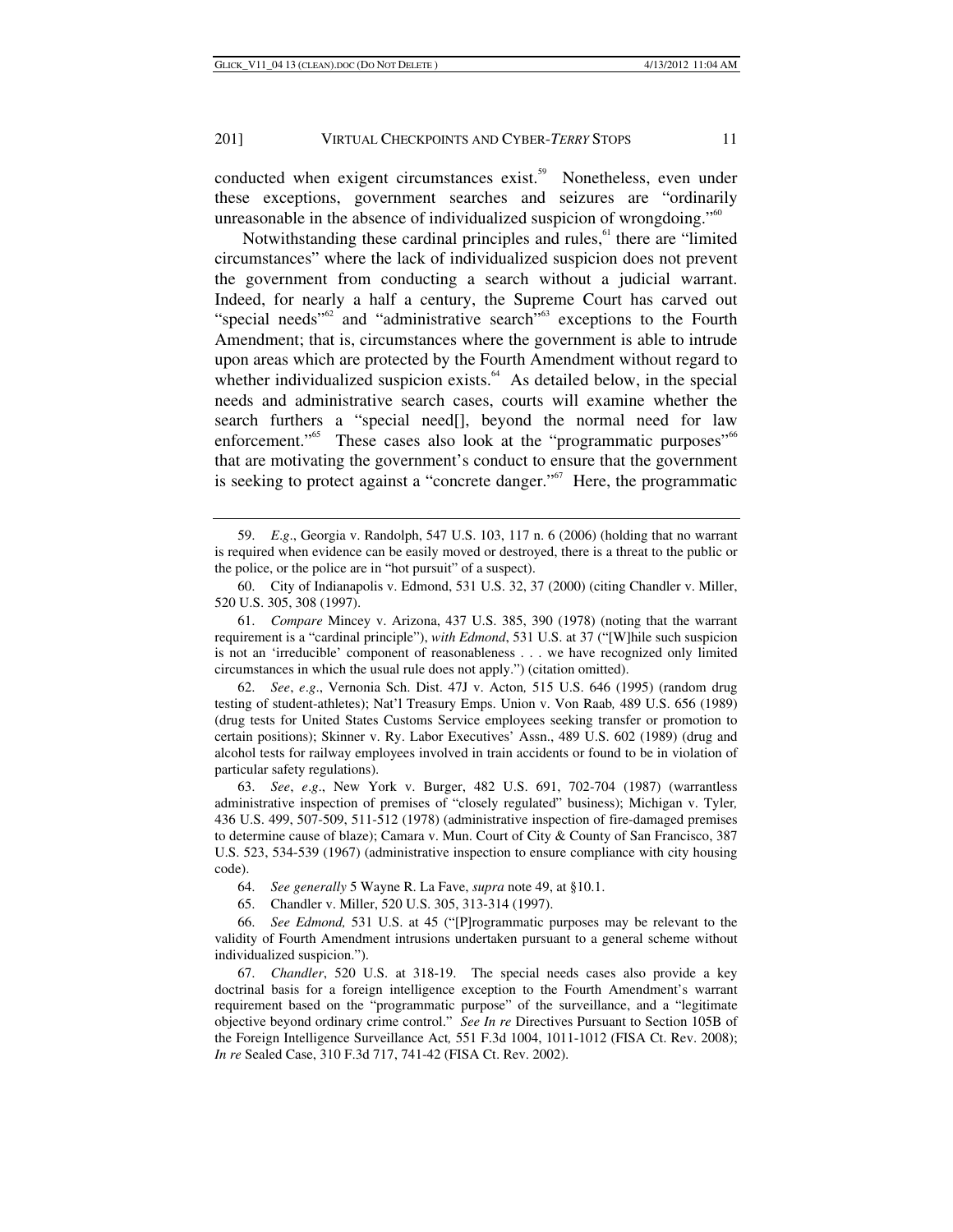purpose behind a digital scan at a virtual checkpoint would be to minimize the risk of catastrophic damage to the nation's critical infrastructure and key resources from a cyberattack, clearly a compelling and "legitimate objective" of the "highest magnitude" that goes "well beyond" ordinary crime control.<sup>68</sup>

While a compelling governmental need is a necessary prerequisite, alone it is not a sufficient basis to uphold the constitutionality of a special needs or administrative search. The federal courts also consider other factors, and evaluate the reasonableness of the search by weighing the level of the intrusion and the privacy interests at stake. $69$  As a result, this Part of the article will examine the special needs and administrative search cases, as well as other legal frameworks from the physical world, to determine whether, taken together, they support the existence of a cybersecurity exception to the Fourth Amendment's warrant and individualized suspicion requirements.<sup>70</sup>

## *A. International Border Searches*

In view of the "global" connectivity of the Internet, $\frac{1}{1}$  it is appropriate to examine the legal framework that governs searches and seizures at the nation's international border. The earliest case in which the Supreme Court commented on international border searches was *Boyd v. United States*. 72 There, the Court noted that searches at the international border were first authorized by the same Congress that authorized the Bill of Rights and that the "members of that body did not regard searches and seizures of this kind as 'unreasonable,' and [did not consider them to be] embraced within the

<sup>68.</sup> *In re* Directives, 551 F.3d at 1011-1012 (finding a foreign intelligence exception to the fourth amendment because national security is of "the highest magnitude" and the "programmatic purpose [of the surveillance] involves some legitimate objective beyond ordinary crime control"); Cassidy v. Chertoff, 471 F.3d 67, 82 (2d Cir. 2006) ("[P]reventing or deterring large-scale terrorist attacks presents problems that are distinct from standard law enforcement needs and indeed go well beyond them."); O'Connor v. Ortega*,* 480 U.S. 709, 720 (1987) (plurality opinion) ("[These cases represent] 'exceptional circumstances in which special needs, beyond the normal need for law enforcement, make the warrant and probablecause requirement impracticable.'" (citation omitted)); *cf*. *Edmond*, 531 U.S. at 43 ("We are particularly reluctant to recognize exceptions to the general rule of individualized suspicion where governmental authorities primarily pursue their general crime control ends.").

<sup>69.</sup> *E*.*g*., Bd. of Educ. v. Earls, 536 U.S. 822, 830-38 (2002) (holding that the school's interest in preventing drug use outweighed limited intrusion and reduced privacy interests); *accord* Vernonia Sch. Dist. 47J v. Acton*,* 515 U.S. 646, 664-65 (1995).

<sup>70.</sup> Professor Jack Goldsmith of Harvard Law School finds legal support for a "comprehensive government-mandated, government-coordinated intrusion-prevention system throughout the U.S. network" based, in part, on the "special needs" cases. *See* Goldsmith, *supra* note 27, at 6, 11-13.

<sup>71.</sup> *See* Hinnen, *supra* note 3, at 5; *see also id*. at 5 n. 20 (explaining the differences between the "Internet" and the "World Wide Web").

 <sup>72. 116</sup> U.S. 616 (1886).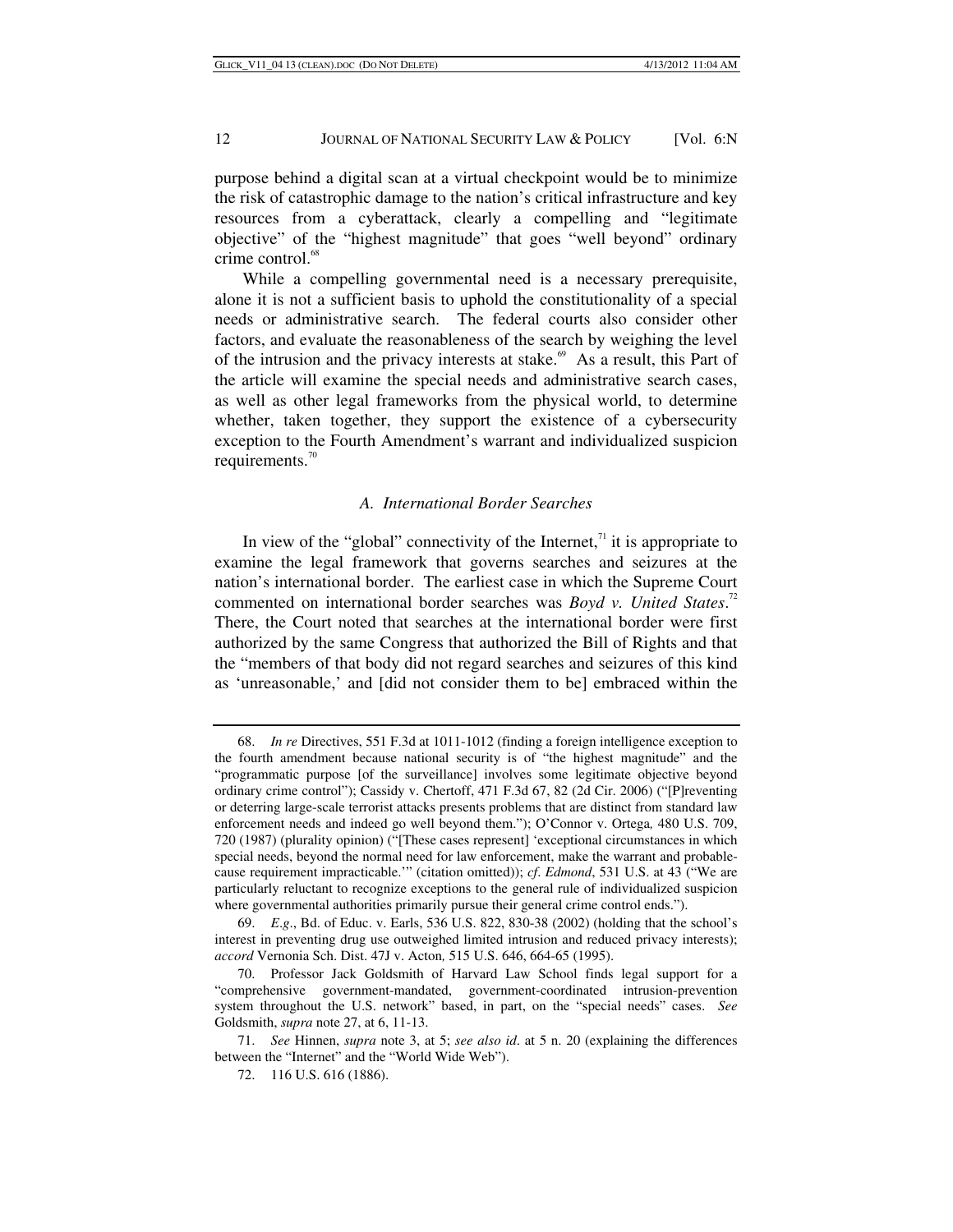prohibition of the [Fourth] Amendment."<sup>73</sup> Nearly 40 years later, the Court further commented on such searches for protective purposes. In *Carroll v.*  United States,<sup>74</sup> the Court stated that a traveler may be stopped when he crosses "an international boundary because of national self-protection reasonably requiring one entering the country to identify himself as entitled to come in, and his belongings and effects which may be lawfully brought in."<sup>75</sup> Thereafter, in a series of cases, the Court repeatedly upheld international border searches as part of the government's "longstanding right . . . to protect itself by stopping and examining persons and property crossing into this country."76 More recently, in *City of Indianapolis v. Edmond*<sup>77</sup> although it invalidated a drug checkpoint, the Supreme Court emphasized that its holding did "nothing to alter the constitutional status of . . . border checkpoints," which are grounded in "considerations specifically related to the need to police the border."<sup>78</sup>

The international border search doctrine applies whenever a person or goods enter the United States, irrespective of whether it is on land from an adjacent country, at a place where a ship docks, or the location where a flight arriving from a foreign nation lands for the first time,<sup>79</sup> even if that location is in the interior of the country, because that arrival point constitutes the "functional equivalent" of the international border.<sup>80</sup> Moreover, the permissible scope of such a border search is quite extensive, ${}^{81}$ and the federal courts have upheld searches of baggage, goods,

- 74. 267 U.S. 132 (1925).
- 75. *Id*. at 154.

76. *E*.*g*., United States v. Ramsey, 431 U.S. 606, 616 (1977) ("That searches made at the border, pursuant to the long-standing right of the sovereign to protect itself by stopping and examining persons and property crossing into this country, are reasonable simply by virtue of the fact that they occur at the border, should, by now, require no extended demonstration."); Almeida-Sanchez v. United States, 413 U.S. 266, 272 (1973) ("It is undoubtedly within the power of the Federal Government to exclude aliens from the country. . . . It is also without doubt that this power can be effectuated by routine inspections and searches of individuals or conveyances seeking to cross our borders.") (citations omitted).

77. 531 U.S. 32 (2000).

78. *Id.*; *see also* United States v. Flores-Montano, 541 U.S. 149, 152 (2004) ("The Government's interest in preventing the entry of unwanted persons and effects is at its zenith at the international border.").

79. *See* 5 LaFave, *supra* note 49, at §10.5(a) (collecting cases); *cf*. 8 U.S.C. §1357(c) (2006) (immigration officials); 14 U.S.C. §89(a) (2006) (Coast Guard); 19 U.S.C. §§482, 1496, 1581(a) (2006) (customs officials).

80. *Almeida-Sanchez*, 413 U.S. at 273 ("[A] search of the passengers and cargo arriving at a St. Louis airport after a nonstop flight from Mexico City would clearly be the functional equivalent of a border search.").

81. *See* 5 LaFave, *supra* note 49, at §10.5(a) (collecting cases).

<sup>73.</sup> *Id*. at 623.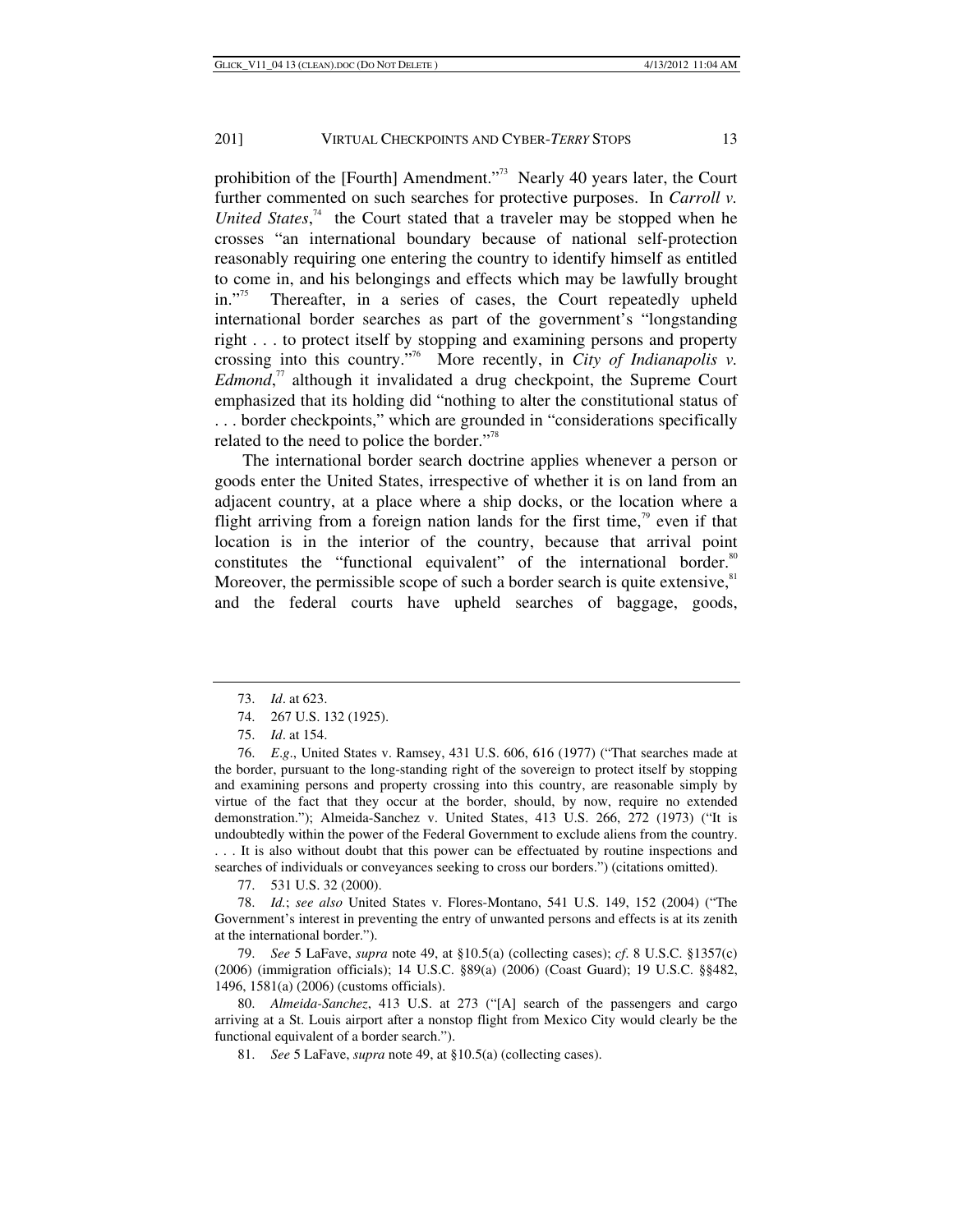automobiles, persons, and personal items and papers, including computers and electronic media.<sup>82</sup>

The legal principles that flow from an analysis of the international border search cases are clear: searches at the international border or its functional equivalent may be conducted by the government without a warrant and without individualized suspicion.<sup>83</sup> Any "person or thing coming into the United States is subject to search by that fact alone, whether or not there is any suspicion of illegality directed toward the particular person or thing to be searched."<sup>84</sup> As a result, the sovereign's right to protect itself at the digital international border should be at least as coextensive as its right to protect itself in the physical world.<sup>85</sup> Although there may not be a specific geographic boundary to the digital international border, electronic (or wire) communications in cyberspace which originate outside the United States clearly cross the "functional equivalent" of the international border at specific "routers," "switches," or other locations in the United States.<sup>86</sup> While a regulatory scheme that classifies certain malicious digital codes as contraband may be needed, that does not undermine the constitutionality of the government's use of technology to scan for malicious digital codes at the digital international border. The cybersecurity risks to the nation's critical infrastructure and key resources from these codes are "particularly acute"<sup>87</sup> to justify such a protective action by the government. Moreover, if government agents can conduct further searches of a letter at the international border in the physical world when

 84. United States v. Odland, 502 F.2d 148, 151 (7th Cir. 1974) ("There is substantial authority in those Circuits stating the power to search at international borders in the same sweeping terms as the regulation. Any person or thing coming into the United States is subject to search by that fact alone, whether or not there be any suspicion of illegality directed to the particular person or thing to be searched.").

85. United States v. Ramsey*,* 431 U.S. 606, 615-616 (1977).

86. *See* DEP'T OF HOMELAND SEC., THE NATIONAL STRATEGY TO SECURE CYBERSPACE vii (2003), *available at* http://www.dhs.gov/xlibrary/assets/National\_Cyberspace\_ Strategy.pdf ("Cyberspace is composed of hundreds of thousands of interconnected computers, servers, routers, switches, and fiber optic cables that allow our critical infrastructures to work."). *See also* Clark and Landau, *supra* note 44, at 574 (explaining that data and electronic communications are transported "on" or "over" the Internet in "packets – small units of data prefixed with delivery instructions" through a "mesh of specialized computers called routers").

87. *See* City of Indianapolis v. Edmond, 531 U.S. 32, 47-48 (2000) ("Our holding also does not affect the validity of border searches or searches at places like airports and government buildings, where the need for such measures to ensure public safety can be particularly acute.").

 <sup>82.</sup> United States v. Arnold, 523 F.3d 941, 948 (9th Cir. 2008); United States v. Linarez-Delgado, 259 Fed. Appx. 506, 508 (3d Cir. 2007); United States v. Ickes, 393 F.3d 501, 506-07 (4th Cir. 2005).

<sup>83.</sup> *See* United States v. Montoyo de Hernandez, 473 U.S. 531, 538 (1985) ("Routine searches of the persons and effects of entrants are not subject to any requirement of reasonable suspicion, probable cause, or warrant.").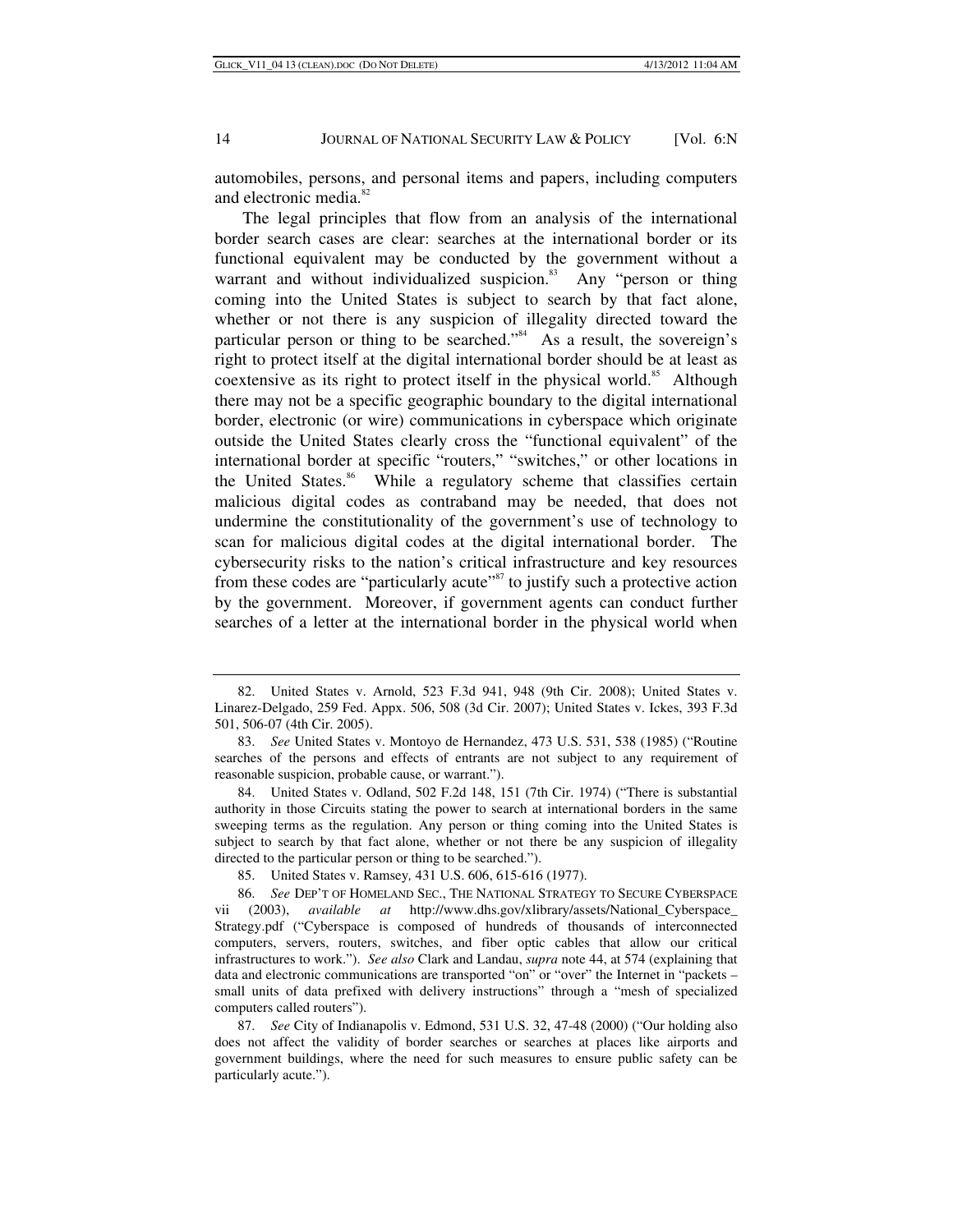they have a reasonable basis to believe that contraband may be present,<sup>88</sup> they should be able to conduct further searches of electronic communications entering the United States at the digital international border when there is a reasonable basis to believe that a malicious digital code may be present.

## *B. Sobriety and Other Checkpoints*

Conducting digital scans of electronic communications entering the United States from abroad, however, will not provide a doctrinal basis for protecting against malicious digital codes that originate, or appear to originate,<sup>89</sup> inside the United States. The legal framework that governs sobriety checkpoints<sup>90</sup> on the nation's public highways, however, does have application to a legal framework that can be constructed to govern domestic virtual checkpoints. For example, in *Michigan Department of State Police v. Sitz*,<sup>91</sup> the Michigan State Police had established sobriety checkpoints at a number of selected sites along state roads in accordance with specific procedures. $92$  All vehicles passing through the checkpoints were stopped by the police, and if signs of intoxication were observed, the driver would be directed to a location out of the traffic flow where the police would conduct further sobriety tests. $^{93}$  The protective purpose behind the sobriety checkpoints was clear: they were designed primarily to ensure highway safety and eliminate an "immediate, vehicle-bound threat to life and limb."<sup>94</sup>

A protective purpose alone, however, was not the only factor that led the Court to conclude that the sobriety checkpoints were constitutional. Indeed, at least three factors were considered essential to the validity of the sobriety checkpoints in *Sitz*: (1) the State's "interest" in preventing drunken driving; (2) the extent to which the system could "reasonably be said to advance that interest"; and (3) the "degree of intrusion on individual motorists who [were] briefly stopped."<sup>95</sup> Since the level of intrusion was minimal<sup>96</sup> and the program was reasonably effective, as compared to

<sup>88.</sup> *Ramsey,* 431 U.S. at 616.

 <sup>89.</sup> Cyber attackers often use more than one computer to hide the actual origin of the attack. *See* Clark and Landau, *supra* note 44, at 582 ("Many attacks and exploits are *multistage* in character: for example, A penetrates computer B to use as a platform for penetrating C, which is then used to attack D.") (emphasis in original).

<sup>90.</sup> *See generally* R. Marc Kantrowitz et al., Annotation, *Validity of Police Roadblocks or Checkpoints for Purpose of Discovery of Alcoholic Intoxication – Post Sitz Cases*, 74 A.L.R.5th 319 (2011) (collecting cases).

 <sup>91. 496</sup> U.S. 444 (1990).

<sup>92.</sup> *Id*. at 447.

<sup>93.</sup> *Id*.

<sup>94.</sup> *See* City of Indianapolis v. Edmond*,* 531 U.S. 32, 43 (2000).

<sup>95.</sup> *Sitz,* 496 U.S. at 455.

 <sup>96.</sup> The delay to drivers during the sobriety checkpoints upheld by the Supreme Court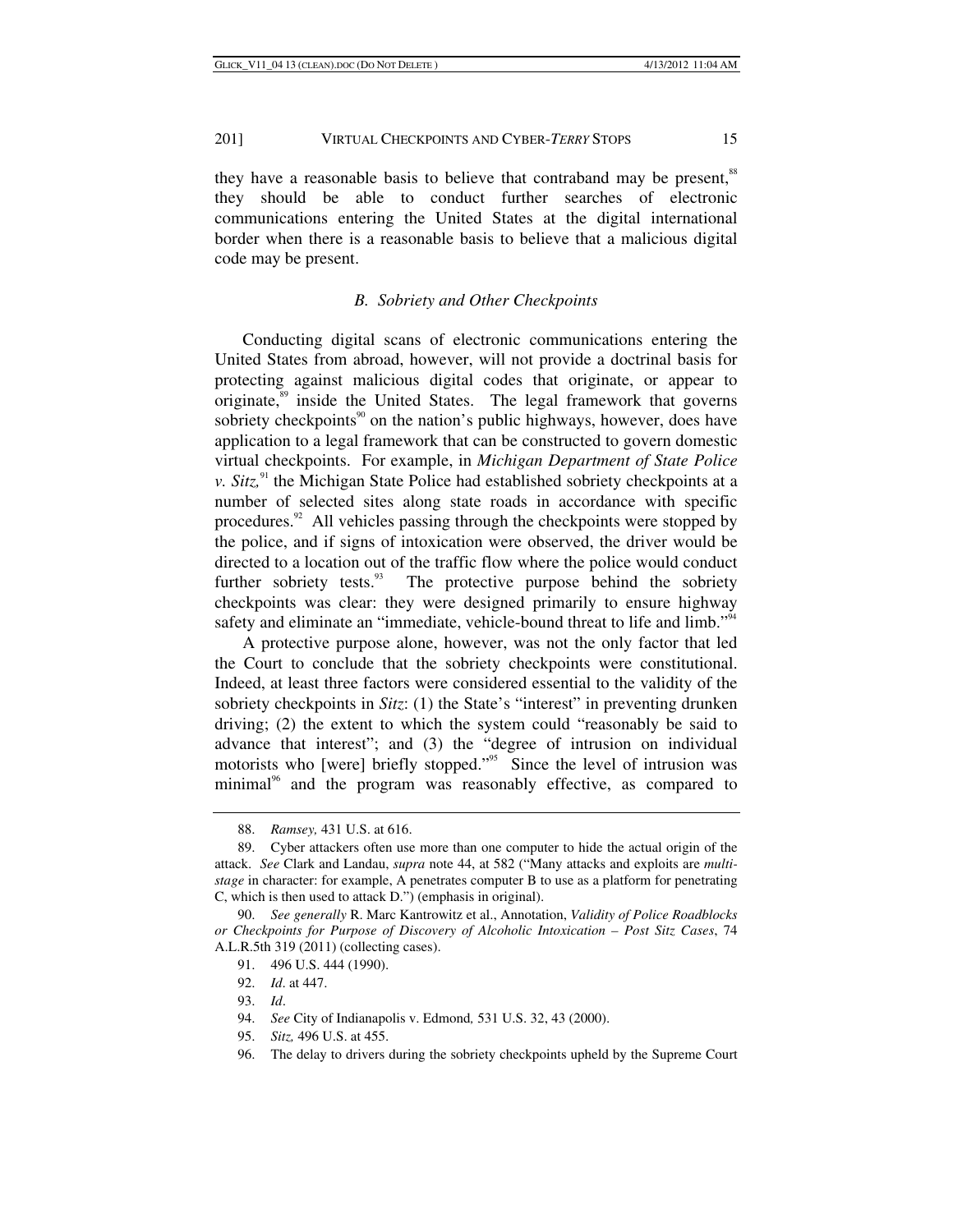traditional law enforcement techniques, $\frac{97}{12}$  given the "magnitude of the drunken driving problem<sup>"98</sup> and the state's interest in "eradicating"<sup>99</sup> that problem, the program was not unconstitutional. $100$ 

The Supreme Court has also upheld the use of fixed immigration checkpoints without individualized suspicion.<sup>101</sup> Immigration checkpoint stops are "reasonable" under the Fourth Amendment because the state's interest in detecting the presence of illegal aliens outweighs the limited intrusion on an individual's privacy that is caused by the checkpoints.<sup>102</sup> As was the case with sobriety checkpoints, the effectiveness of the fixed immigration checkpoint in *United States v. Martinez-Fuerte*<sup>103</sup> was a critical aspect of its reasonableness. There, the record established a "rather complete picture of the effectiveness of the . . . checkpoint."104

By way of contrast, in *Delaware v. Prouse*,<sup>105</sup> the Supreme Court disapproved of random stops made by Delaware Highway Patrol officers to apprehend unlicensed drivers and unsafe vehicles, since there was no empirical evidence that such stops would effectively promote roadway

98. *Sitz*, 496 U.S. at 451 ("[A]lcohol-related death and mutilation on the Nation's roads are legion."); *see also* 4 W. LaFave, *supra* note 49, at §10.8(d) ("Drunk drivers cause an annual death toll of over 25,000 and in the same time span cause nearly one million personal injuries and more than five billion dollars in property damage.").

99. *Sitz,* 496 U.S. at 451 ("No one can seriously dispute the magnitude of the drunken driving problem or the States' interest in eradicating it.").

100. *Id.*; *see also* Delaware v. Prouse, 440 U.S. 648, 658, 663 (1979) (holding that a State's "vital interest" in ensuring "highway safety" could also support "questioning of all oncoming traffic at roadblock-type stops").

 101. *Martinez-Fuerte*, 428 U.S. at 562 ("Accordingly, we hold that the stops and questioning at issue may be made in the absence of any individualized suspicion at reasonably located checkpoints.").

102. *Cf*. *Sitz,* 496 U.S. at 453 ("The intrusion resulting from the brief stop at the sobriety checkpoint is for constitutional purposes indistinguishable from the checkpoint stops we upheld in *Martinez–Fuerte*."); *see also* 5 LaFave, *supra* note 49, at §10.8(d).

103. 428 U.S. at 543.

105. 440 U.S. at 648.

in *Sitz* was twenty-five seconds. *Id*. at 456. By way of contrast, the delay in the random illegal immigrant checkpoint upheld by the Court in *Martinez-Fuerte* was three to five minutes. United States v. Martinez-Fuerte, 428 U.S. 543, 545-548 (1976). The federal courts have also concluded that routine traffic stops lasting no more than fifteen minutes are not unreasonable. *E*.*g*., Merrett v. Moore, 58 F.3d 1547, 1553 (11th Cir. 1995).

 <sup>97.</sup> Sobriety checkpoints clearly have been effective in reducing alcohol-related traffic fatalities and accidents. *See* CENTER FOR DISEASE CONTROL, RESEARCH UPDATE: SOBRIETY CHECKPOINTS ARE EFFECTIVE IN REDUCING ALCOHOL-RELATED CRASHES (2002), *available at* http://www.cdc.gov/MotorVehicleSafety/Impaired\_Driving/checkpoint.html (finding that alcohol-related traffic deaths reduced by 20% in states that implemented sobriety checkpoints as compared to those that did not); *see also* PUBLIC HEALTH LAW RESEARCH, SELECTIVE BREATH TESTING SOBRIETY CHECKPOINTS (2009), *available at* http://public healthlawresearch.org/public-health-topics/injury-prevention-evidence-briefs/motorvehicles-and-alcohol/evidence-brief/sel.

<sup>104.</sup> *Id.* at 554.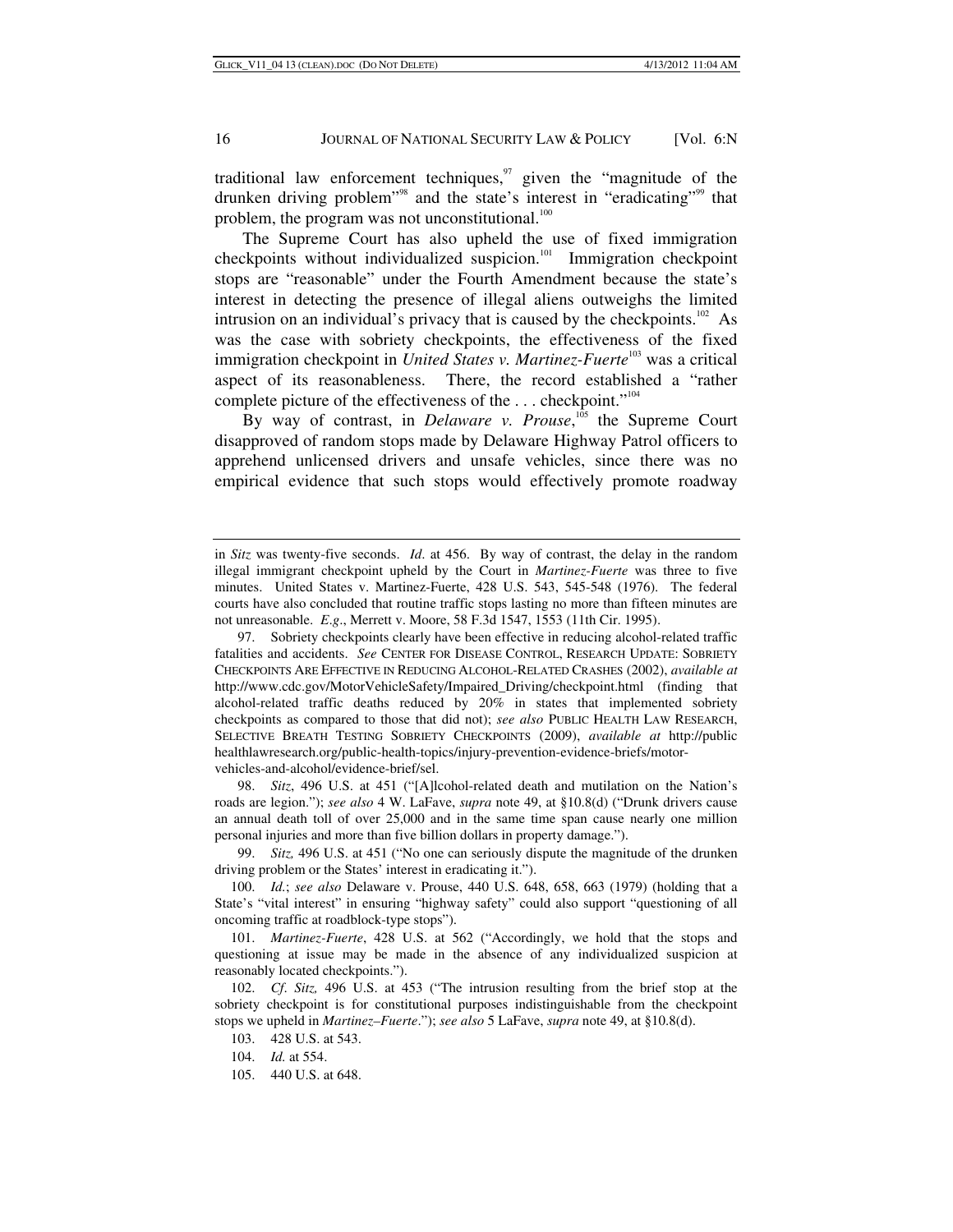safety.<sup>106</sup> Indeed, the Court stated that "common sense" indicated that the "percentage of all drivers on the road who were driving without a license was very small and that the number of licensed drivers who will be stopped in order to find one unlicensed operator will be large indeed."<sup>107</sup>

In addition to the effectiveness requirement, another key aspect of the Supreme Court's endorsement of fixed checkpoints is that they must be carried out pursuant to a "plan embodying explicit, neutral limitations on the conduct of individual officers."108 The officer's "discretion" at the checkpoint was, therefore, one of the primary factors that led to the condemnation of the roving checkpoints for aliens in *Almeida-Sanchez v. United States.*<sup>109</sup> On the other hand, the Supreme Court upheld the use of the fixed immigration checkpoints in *United States v. Martinez-Fuerte*  because they involved "less discretionary enforcement activity," were conducted in a "regularized manner," and reassured law-abiding motorists that the stops were "duly authorized" and served the "public interest."<sup>110</sup> Finally, the locations of the checkpoints were not selected "by officers in the field, but by officials responsible for making overall decisions as to the most effective allocation of limited enforcement resources."<sup>111</sup>

One aspect of the sobriety and immigration checkpoint cases that should be further considered in regard to their application to virtual checkpoints in cyberspace, however, is the public nature of the checkpoints, as well as the public notice that accompanies them. Generally speaking, citizens are notified of the existence and location of these checkpoints and are able to observe the manner in which the checkpoints are administered.<sup>112</sup> While the specific persons who are stopped at such checkpoints may not be

108. *Edmond*, 531 U.S. at 49.

<sup>106.</sup> *Id*. at 659-661.

<sup>107.</sup> *Id*. at 659-600. However, while random stops that involve "standardless and unconstrained discretion" are constitutionally suspect, the Supreme Court did not "cast doubt on the permissibility of roadside truck weigh-stations and inspection checkpoints, at which some vehicles may be subject to further detention for safety and regulatory inspection." *Id*. at 661, 663 n. 26; *see also* City of Indianapolis v. Edmond, 531 U.S. 32, 47 (2000) (holding that the constitutionality of checkpoint programs depends on a "balancing of the competing interests at stake and the effectiveness of the program").

 <sup>109. 413</sup> U.S. 266 (1973); *see also* United States v. Ortiz*,* 422 U.S. 891, 895 (1975) ("Moreover we are not persuaded that the checkpoint limits to any meaningful extent the officer's discretion to select cars for search.").

 <sup>110.</sup> United States v. Martinez-Fuerte, 428 U.S. 543, 559 (1976).

<sup>111.</sup> *Id*.

<sup>112.</sup> *See* Michigan Dept. of State Police v. Sitz, 496 U.S. 444, 453 (1990) ("'[T]he circumstances surrounding a checkpoint stop and search are far less intrusive than those attending a roving-patrol stop. Roving patrols often operate at night on seldom-traveled roads, and their approach may frighten motorists. At traffic checkpoints the motorist can see that other vehicles are being stopped, he can see visible signs of the officers' authority, and he is much less likely to be frightened or annoyed by the intrusion.") (quoting *Ortiz*, 422 U.S. at 894-895 (1975)).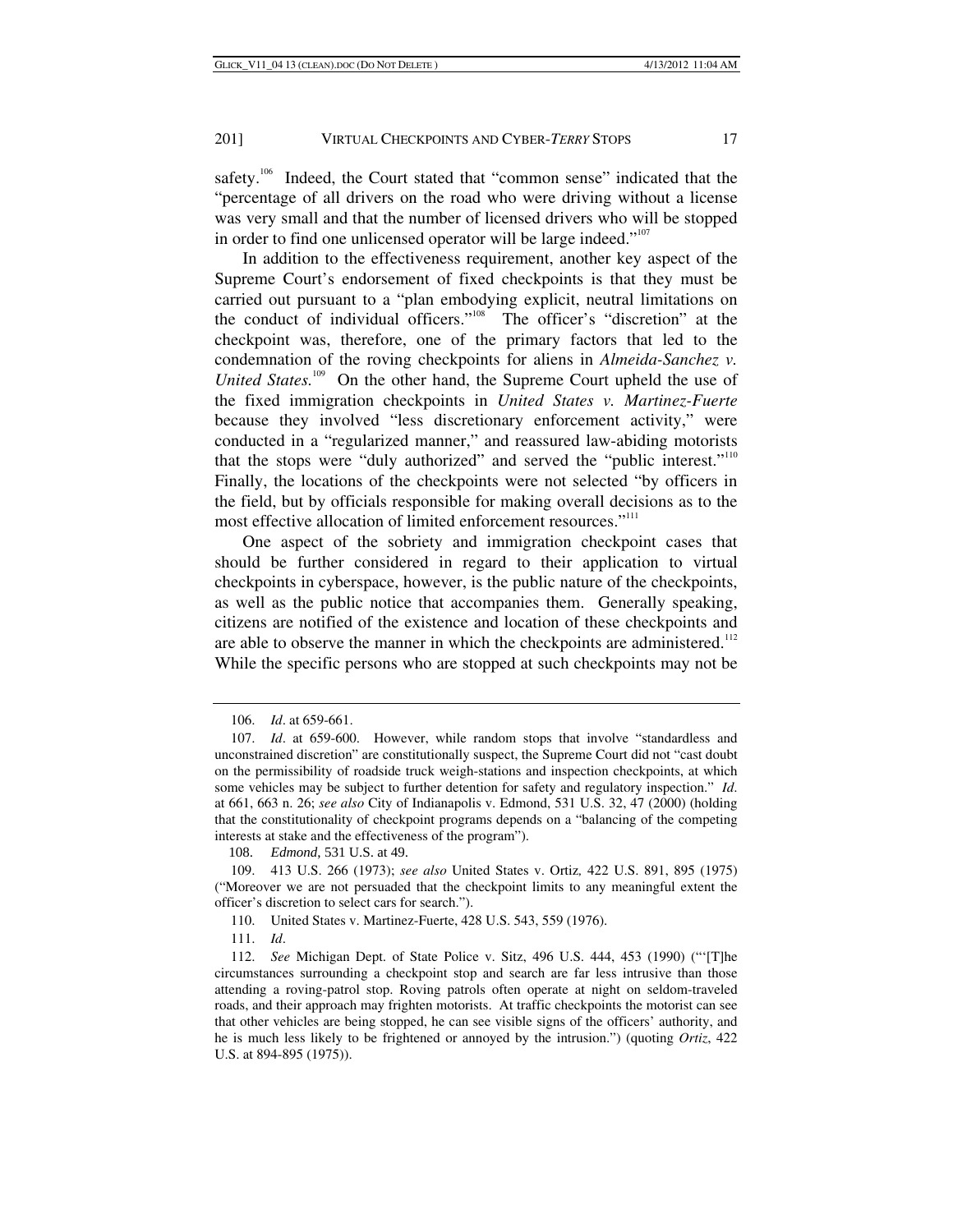personally aware of the existence of the checkpoints until they arrive at them, the public nature of the checkpoints has been a factor that the Supreme Court has noted.<sup>113</sup>

On the other hand, this factor should not be dispositive of the constitutionality of a virtual checkpoint in cyberspace. Indeed, the virtual checkpoints on the nation's information superhighway that are the subject of this article would only be established after extensive public debate, and only after congressional approval. In such circumstances, it is possible to accommodate public and private interests, and to properly cabin the scope of the government's conduct. If the virtual checkpoints in cyberspace involve minimal intrusion, are reasonably effective, and are administered in a regularized manner that limits the discretion of those administering them, $114$  and if their programmatic purpose is to minimize the cybersecurity risks to the nation's critical infrastructure and key resources and not ordinary crime control, $115$  then they can be constitutional.

# *C. Searches by Narcotics-Detection Dogs*

Cases that concern searches by narcotics-detection dogs also provide an important analytical framework for determining whether digital scans that initially do not involve human review implicate protected Fourth Amendment interests. These cases are sometimes referred to as the "binary" search cases because narcotics-detection dogs provide only a "positive or negative response" as to the presence of illegal narcotics.<sup>116</sup> Two major Supreme Court cases have addressed the relationship between

<sup>113.</sup> *See Martinez-Fuerte*, 422 U.S. at 559 ("Motorists using these highways are not taken by surprise as they know, or may obtain knowledge of, the location of the checkpoints and will not be stopped elsewhere. Second, checkpoint operations both appear to and actually involve less discretionary enforcement activity. The regularized manner in which established checkpoints are operated is visible evidence, reassuring to law-abiding motorists, that the stops are duly authorized and believed to serve the public interest.").

<sup>114.</sup> Delaware v. Prouse, 440 U.S. 648, 663 (1979) ("This holding does not preclude the State of Delaware or other States from developing methods for spot checks that . . . do not involve the unconstrained exercise of discretion. Questioning of all oncoming traffic at roadblock-type stops is one possible alternative.").

<sup>115.</sup> *See* City of Indianapolis v. Edmond, 531 U.S. 32, 41 (2000) ("We have never approved a checkpoint program whose primary purpose was to detect evidence of ordinary criminal wrongdoing."); *id*. at 44 ("We decline to suspend the usual requirement of individualized suspicion where the police seek to employ a checkpoint primarily for the ordinary enterprise of investigating crimes.").

<sup>116.</sup> *E*.*g*., Ric Simmons, *The Two Unanswered Questions of Illinois v*. *Caballes: How to Make the World Safe for Binary Searches*, 80 TUL. L. REV. 411, 413 (2005). According to Professor Simmons, the first reported case to use the term "binary" in connection with a dog sniff was United States v. Colyer, 878 F. 2d 469, 474 (D.C. Cir. 1989) ("As in *Place*, the driving force behind *Jacobsen* was the recognition that because of the binary nature of the information disclosed by the sniff, no legitimately private information is revealed: That is, 'the governmental conduct could reveal nothing about noncontraband items.'") (citation omitted).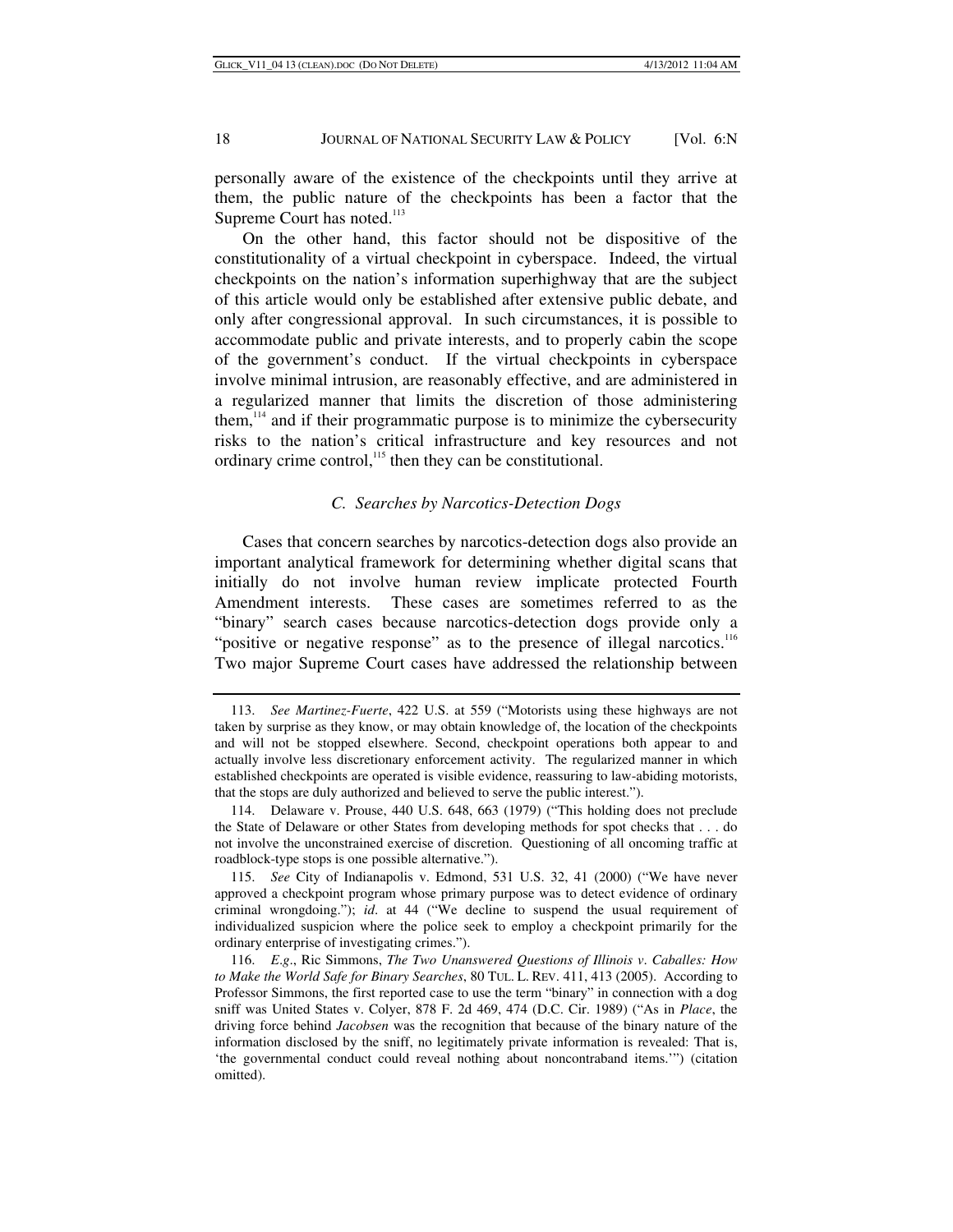the Fourth Amendment and narcotics-detection dogs: *Illinois v. Caballes*<sup>117</sup> and *United States v. Place*.<sup>118</sup> In *Caballes*, an Illinois State Trooper stopped Caballes for speeding on an interstate highway, and another trooper responded to the scene.<sup>119</sup> While the first trooper was in the process of writing a traffic-related warning ticket, the second trooper accompanied his dog around Caballes' car, and when the "dog alerted" near the trunk, the resulting search led to the discovery of marijuana.<sup>120</sup> After concluding that the initial stop was lawful, the Supreme Court went on to analyze whether the dog sniff "unreasonably infringe[d] interests protected by the Constitution."<sup>121</sup> The Court concluded that a dog sniff conducted during a lawful traffic stop "does not violate the Fourth Amendment" because it "reveals no information other than the location of a substance that no individual has any right to possess." $122$  Thus, the non-human, binary intrusion did "not rise to the level of a constitutionally cognizable infringement."<sup>123</sup>

The majority in *Caballes* found support for its decision in the Court's 1983 decision in *United States v. Place.*124 Place had engaged in suspicious behavior as he waited in a ticket line at the Miami International Airport and after he arrived in New York. When Place refused to consent to a search of his luggage, the agents in New York took his bags and subjected them to a "sniff test" by a trained narcotics-detection dog. The dog reacted positively, which led to a search warrant and the discovery of cocaine.<sup>125</sup> Writing for the majority, Justice Sandra Day O'Connor stated that "given the enforcement problems associated with the detection of narcotics trafficking and the minimal intrusion that a properly limited detention [of personal luggage] would entail, the Fourth Amendment does not prohibit such a detention."<sup>126</sup> The Court noted that the use of the narcotics-detection dog was "*sui generis*" since the court was aware of "no other investigative technique that is so limited both in the manner in which the information is obtained and in the content of the information revealed by the procedure;"<sup>127</sup> that is, the canine sniff only revealed the "presence or absence of narcotics,

 <sup>117. 543</sup> U.S. 405 (2005).

 <sup>118. 462</sup> U.S. 696 (1983).

<sup>119.</sup> *Caballes*, 543 U.S. at 406.

<sup>120.</sup> *Id*.

 <sup>121.</sup> *Id.* at 407 ("[A] seizure that is lawful at its inception can violate the Fourth Amendment if its manner of execution unreasonably infringes interests protected by the Constitution.").

<sup>122.</sup> *Id.* at 410.

<sup>123.</sup> *Id*. at 409.

 <sup>124. 462</sup> U.S. 696 (1983).

<sup>125.</sup> *Id*. at 700.

<sup>126.</sup> *Id*. at 698.

<sup>127.</sup> *Id*. at 707.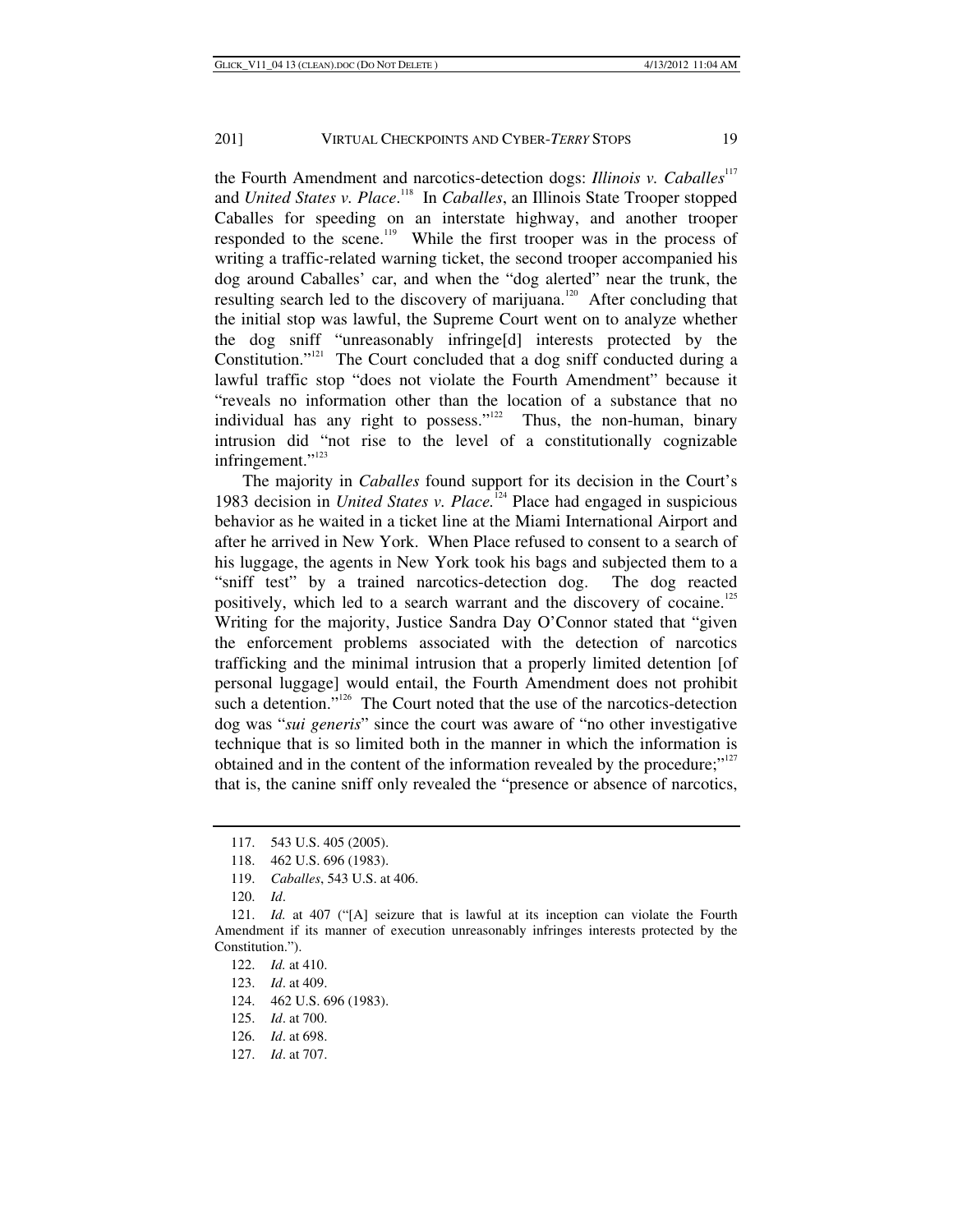a contraband item."128 Thus, the Court concluded that a "well-trained narcotics detection dog . . . does not expose noncontraband items that otherwise would remain hidden from public view."129 Although the seizure in *Place* exceeded the "bounds of a permissible investigative detention of the luggage,"130 the Court stated that the dog sniff of Place's personal luggage at the airport "did not constitute a 'search' within the meaning of the Fourth Amendment."<sup>131</sup>

Although it is not a dog-sniff case, *Kyllo v. United States*<sup>132</sup> must be considered in regard to the issue of whether digital scans at virtual checkpoints that initially involve no human review would run afoul of the Fourth Amendment. In *Kyllo*, government agents had used a thermalimaging detection device to measure the temperature inside of the defendant's garage while they were sitting in a car parked on a public street.<sup>133</sup> The purpose of the device was to detect the cultivation of marijuana. When the device showed that the garage was atypically warm, the agents suspected that Kyllo was using it as a marijuana greenhouse. In finding that the use of the device required a warrant, the Supreme Court noted the fact that the search took place in a home, a location where Fourth Amendment protection from the government has historically been the greatest, $134$  as well as the fact that the search was not strictly binary in nature.135 Indeed, writing for the majority, Justice Antonin Scalia noted that the thermal-imaging detection device was also capable of detecting lawful activity, such as "at what hour each night the lady of the house takes her daily sauna and bath."<sup>136</sup>

 135. Justice Souter was concerned with "false positives" that revealed "undisclosed facts about private enclosures, [which would then be] used to justify a further and complete search of the enclosed area." Illinois v. Caballes*,* 543 U.S. 405, 412-414 (2005) (Souter, J., dissenting). Justice Ginsburg was also concerned that the scope of the initial stop can become unconstitutionally "broader" if it is not linked to a *Terry-*analysis. *See id*. at 419- 421 (Ginsburg, J., dissenting).

136. *Kyllo*, 533 U.S. at 38 ("The [imaging device] might disclose, for example, at what hour each night the lady of the house takes her daily sauna and bath *–* a detail that many would consider 'intimate.'").

<sup>128.</sup> *Id*.

<sup>129.</sup> *Id*.; *see also* City of Indianapolis v. Edmond, 531 U.S. 32, 40 (2000) (noting that a dog sniff is "not designed to disclose any information other than the presence or absence of narcotics").

<sup>130.</sup> *Place*, 462 U.S. at 698.

<sup>131.</sup> *Id*. at 707.

 <sup>132. 533</sup> U.S. 27 (2001).

 <sup>133.</sup> *Id.* at 29-30.

<sup>134.</sup> *Id*.; *see also* Payton v. New York, 445 U.S. 573, 586-87 (1980) ("It is a 'basic principal of Fourth Amendment law' that searches and seizures inside a home without a warrant are presumptively unreasonable.") (footnote omitted). *See generally* David E. Steinberg, *Restoring the Fourth Amendment: The Original Understanding Revisited*, 33 HASTINGS CONST. L. Q. 47 (2005).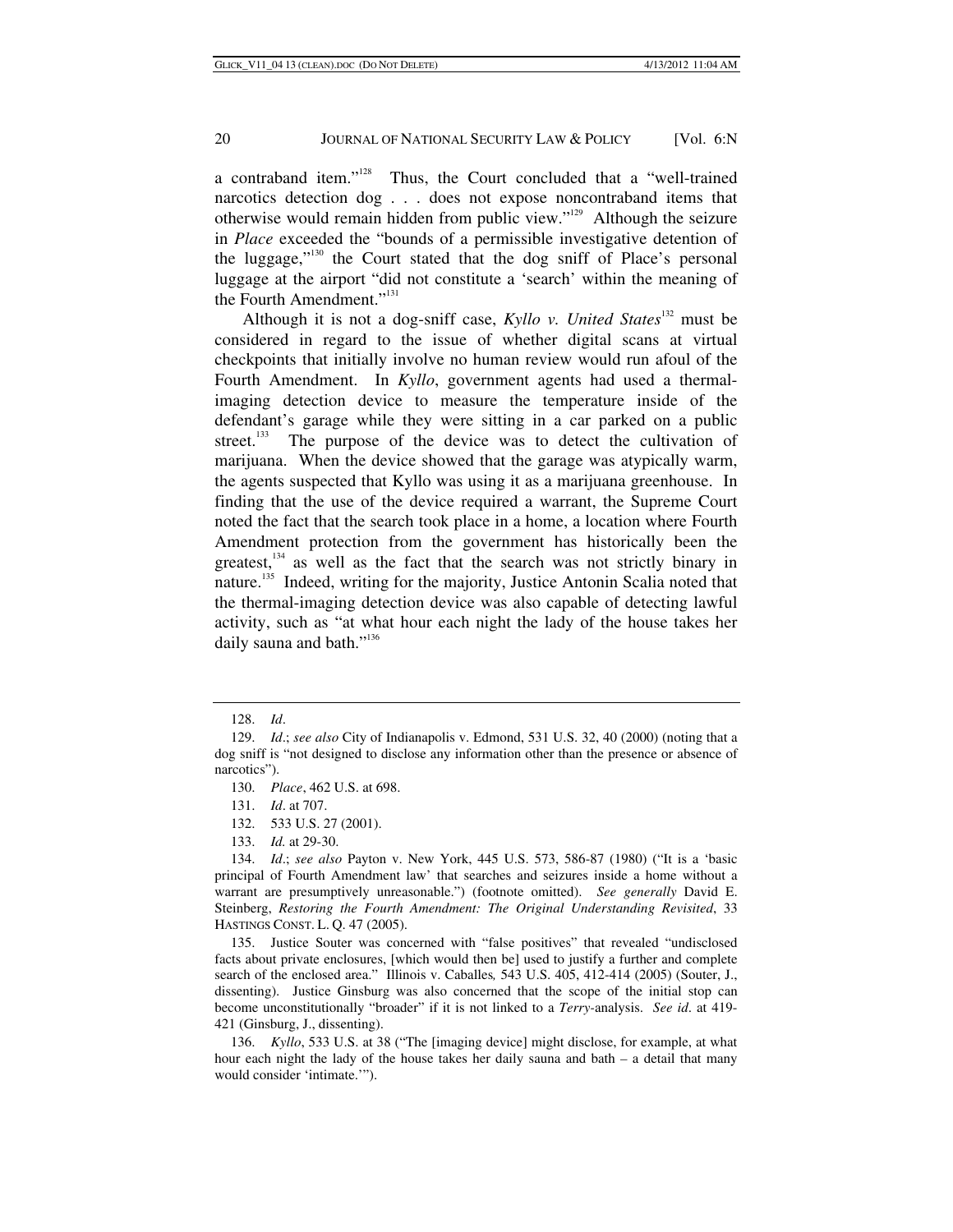Some commentators see "tension between the *Kyllo* rule and the logic permitting suspicionless dog sniffs."<sup>137</sup> Others stress that it is critical to "unlink the seizure question from the search question," noting that "if the absence of physical intrusion is seen as a critical component of the search evaluation, then new technologies (and many existing technologies) that produce nonbinary results could conceivably be accepted merely because they are completely noninvasive."138 Taken together, however, *Caballes, Place, and Kyllo* provide important touchstones that limit the scope of a cybersecurity exception to the Fourth Amendment's warrant and individualized suspicion requirements. First, to the extent that the government may be examining "metadata," which includes Internet Protocol addresses and other non-content information, $139$  it is fairly wellsettled that metadata does not receive the same level of privacy protection which is afforded to the contents of electronic (or wire) communications. $140$ Second, under the approach discussed in this article, the digital scans of the contents of such communications would initially involve no human review and would only be looking for malicious digital "signatures."<sup>141</sup> Finally, such scans would be binary, and further analysis would only take place if there was a reasonable basis to believe that a malicious digital code may be present.<sup>142</sup>

Under these circumstances, reasonable and limited digital scans at virtual checkpoints in cyberspace would be "justified at their inception"<sup>143</sup> and would not unreasonably intrude upon protected Fourth Amendment interests. While legislative exceptions may be needed for certain persons, such as individuals designing computer intrusion and detection technology, that does not detract from the support that these cases provide to, and how they cabin, a cybersecurity exception to the Fourth Amendment's warrant and individualized suspicion requirements.

<sup>137.</sup> *See Summary of Supreme Court's 2004 Term: The Fourth Amendment – Canine Sniff*, 119 HARV. L. REV. 179, 184 (2004).

<sup>138.</sup> *See* Simmons, *supra* note 116, at 438-439.

<sup>139.</sup> *See* Kerr, *supra* note 1, at 1019 (discussing the "content/non-content" line of cases).

<sup>140.</sup> See Goldsmith, *supra* note 27, at 11 n. 31 and accompanying text (citing Smith v. Maryland, 442 U.S. 735, 743-44 (1979); Quon v. Arch Wireless Co., Inc., 529 F.3d 892, 904-05 (9th Cir. 2008); United States v. Forrester, 512 F.3d 500, 510 (9th Cir. 2008)).

<sup>141.</sup> *See* OLC Legal Issues Memorandum, *supra* note 9, at 3.

<sup>142.</sup> *See infra* notes 156-163 and accompanying text for a discussion of a cyber-*Terry*  stop.

<sup>143.</sup> *Cf*. O'Connor v. Ortega, 480 U.S. 709, 725 (1987) (plurality) (holding that a search must be "justified at its inception" and "permissible in its scope").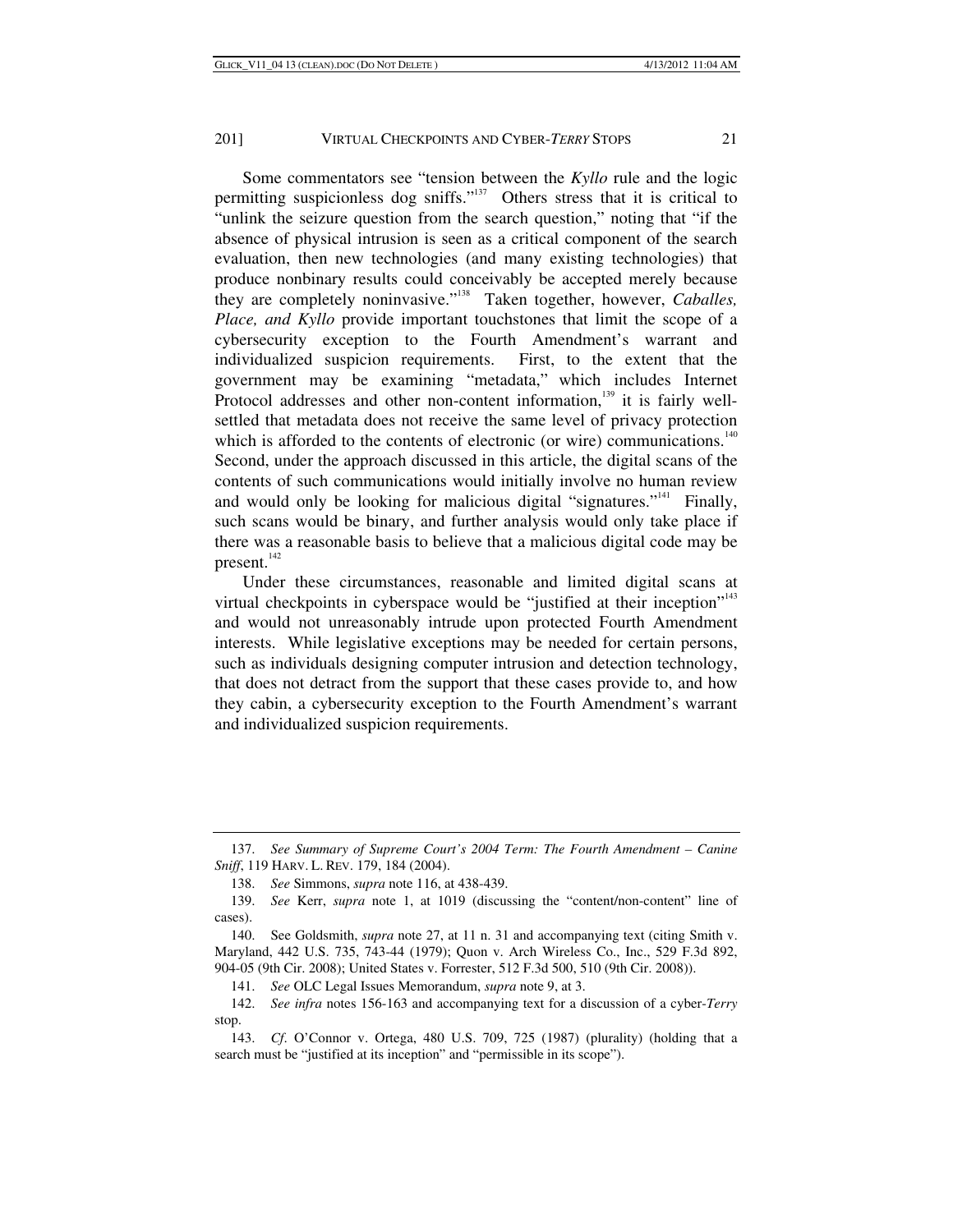## *D. Screening Searches at Airport Security Checkpoints*

Screening searches that are conducted at airport security checkpoints also provide important limitations on the scope of a cybersecurity exception. Airport screening searches have been upheld because they are "conducted as part of a general regulatory scheme in furtherance of an administrative purpose; namely, to prevent the carrying of weapons or explosives aboard aircrafts, and thereby to prevent hijackings."<sup>144</sup> Indeed, at the present time, "all luggage that goes onto a plane [may be screened] to ensure that it does not contain any explosive devices or other items that would threaten the safety of the plane."<sup>145</sup> As the Ninth Circuit has noted, the "essential purpose of the scheme is not to detect weapons or explosives or to apprehend those who carry them, but to deter persons carrying such material from seeking to board at all."<sup>146</sup> As long as the "programmatic purpose"<sup>147</sup> motivating the search is not "a criminal investigatory purpose," it is "justified under an administrative search rationale."<sup>148</sup>

To meet the Fourth Amendment's reasonableness test, airport security screening searches must be "limited to searches for guns or explosives, and ... no more burdensome than necessary to achieve that objective."<sup>149</sup> The federal courts have noted that airline passengers choose to fly on airplanes, and have been notified of the fact that they and their possessions will be subjected to a search for weapons and explosives.<sup>150</sup> As a result, the

147. *See* City of Indianapolis v. Edmond, 531 U.S. 32, 47 (2000).

 148. United States v. \$124,570 U.S. Currency, 873 F.2d 1240, 1246 n. 5 (9th Cir. 1989); *cf*. *Edmond,* 531 U.S. at 41 ("We have never approved a checkpoint program whose primary purpose was to detect evidence of ordinary criminal wrongdoing.").

 <sup>144.</sup> United States v. Davis, 482 F.2d 893, 908 (9th Cir. 1973). *See generally* 5 LaFave, *supra* note 49, at §10.6(c).

 <sup>145.</sup> United States v. McCarty, 648 F.3d 820, 824 (9th Cir. 2011) ("[The Transportation Security Administration] screens all luggage that goes onto a plane to ensure it does not contain any explosive devices or other items that would threaten the safety of the plane. One method of screening is through an x-ray device such as the CTX machine used here, which can identify potential safety risks or dense items in luggage that require further inspection."). Federal law authorizes Transportation Security Administration agents to searches entire bags for explosives and other safety hazards. *See* 49 U.S.C. §44901 (2006); 49 C.F.R. §1540.111(c) (2006).

<sup>146.</sup> *Davis*, 482 F.2d at 913.

<sup>149.</sup> *\$124,570 U.S. Currency*, 873 F.2d at 1245.

 <sup>150. 5</sup> LaFave, *supra* note 49, at §10.6(e) (collecting cases and noting that passengers are "forewarned by the signs posted in the airport, by the announcement made there over the public address system, or by observation of the search procedures while in the checkpoint line"). While notice to the public and the pervasiveness of government activity can reduce reasonable expectations of privacy, some scholars emphasize that ultimately this question is a "value judgment," and "if the particular form of surveillance practiced by the police is permitted to go unregulated by constitutional restraints, the amount of privacy and freedom remaining to citizens would be diminished to a compass inconsistent with the aims of a free and open society." Anthony G. Amsterdam, *Perspectives on the Fourth Amendment*, 58 MINN. L. REV. 349, 403 (1974).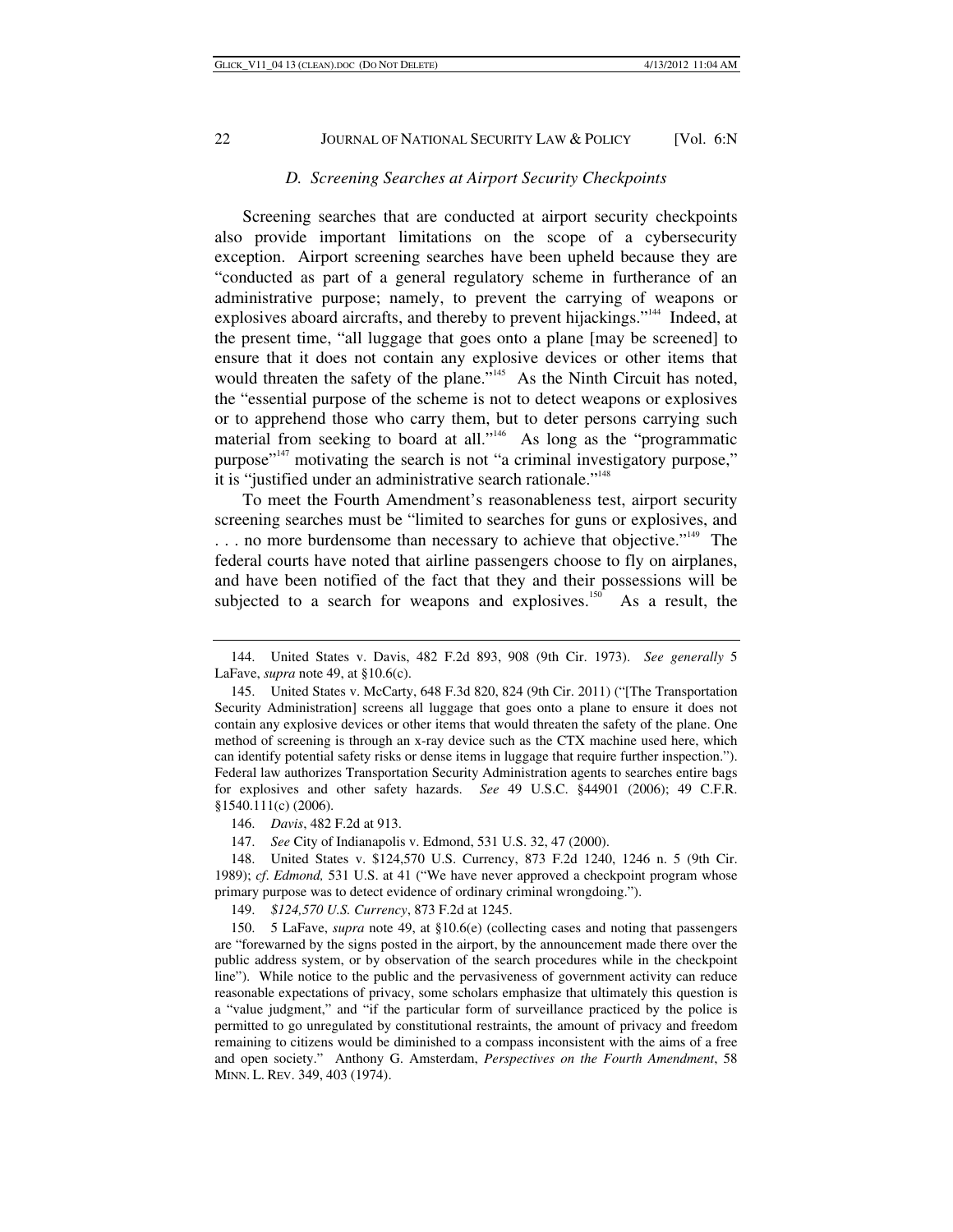screening searches at airport security checkpoints do not require individualized suspicion to be constitutional, despite the fact they could "lead to discovery of contraband and apprehension of law violators."<sup>151</sup>

Of course, when all passengers are randomly searched, $152$  the decision to search is not subject to the unfettered discretion of the officer in the field. All persons passing through airport security checkpoints are subjected to searches through "established procedures, and those conducting the searches play no part in determining who will choose to include themselves within the group of persons to be screened."<sup>153</sup> Moreover, because screening searches at airport security checkpoints are only as intrusive as necessary to accomplish their non-law enforcement, protective purpose, the searches are reasonable.<sup>154</sup> As a result, although airport security checkpoints may not be a perfect analog for virtual checkpoints in cyberspace, they nonetheless inform the scope of a cybersecurity exception to the Fourth Amendment; that is, the initial digital scans for malicious digital codes should be conducted through "established procedures" and should be no more intrusive than is necessary "in the light of the current technology."<sup>155</sup>

## *E. Terry-Stops*

While the "stop and frisk" cases do not fall into the "administrative search" or the "special needs" category of cases, *Terry v. Ohio*<sup>156</sup> and its progeny provide an important additional analytical framework to evaluate protective actions that the government should be able to take in cyberspace. The facts in *Terry* are fairly straightforward. Two men were acting

<sup>151.</sup> *Davis*, 482 F.2d at 908 ("Of course, routine airport screening searches will lead to discovery of contraband and apprehension of law violators. This practical consequence does not alter the essentially administrative nature of the screening process, however, or render the searches unconstitutional.").

 <sup>152.</sup> Some passengers are randomly selected for additional screening "regardless of whether or not the x-ray luggage scan reveals something suspicious." United States v. Marquez, 410 F.3d 612, 614 (9th Cir. 2005).

 <sup>153. 5</sup> LaFave, *supra* note 49, at §10.6(c). The "randomness of the selection for the additional screening procedure arguably increases the deterrent effects of airport screening procedures because potential passengers may be influenced by their knowledge that they may be subject to random, more thorough screening procedures." *Marquez*, 410 F.3d at 614.

<sup>154.</sup> *Cf*. *\$124,570 U.S. Currency*, 873 F.2d at 1245-46 (noting that too "close [of a] working relationship" with "law enforcement authorities" could alter "the calculus" by which airport security searches have been upheld).

<sup>155.</sup> *See Davis*, 482 F.2d at 913 ("In light of that need, a screening of passengers and of the articles that will be accessible to them in flight does not exceed constitutional limitations provided that the screening process is no more extensive nor intensive than necessary, in the light of current technology, to detect the presence of weapons or explosives, that it is confined in good faith to that purpose, and that potential passengers may avoid the search by electing not to fly.").

 <sup>156. 392</sup> U.S. 1 (1968).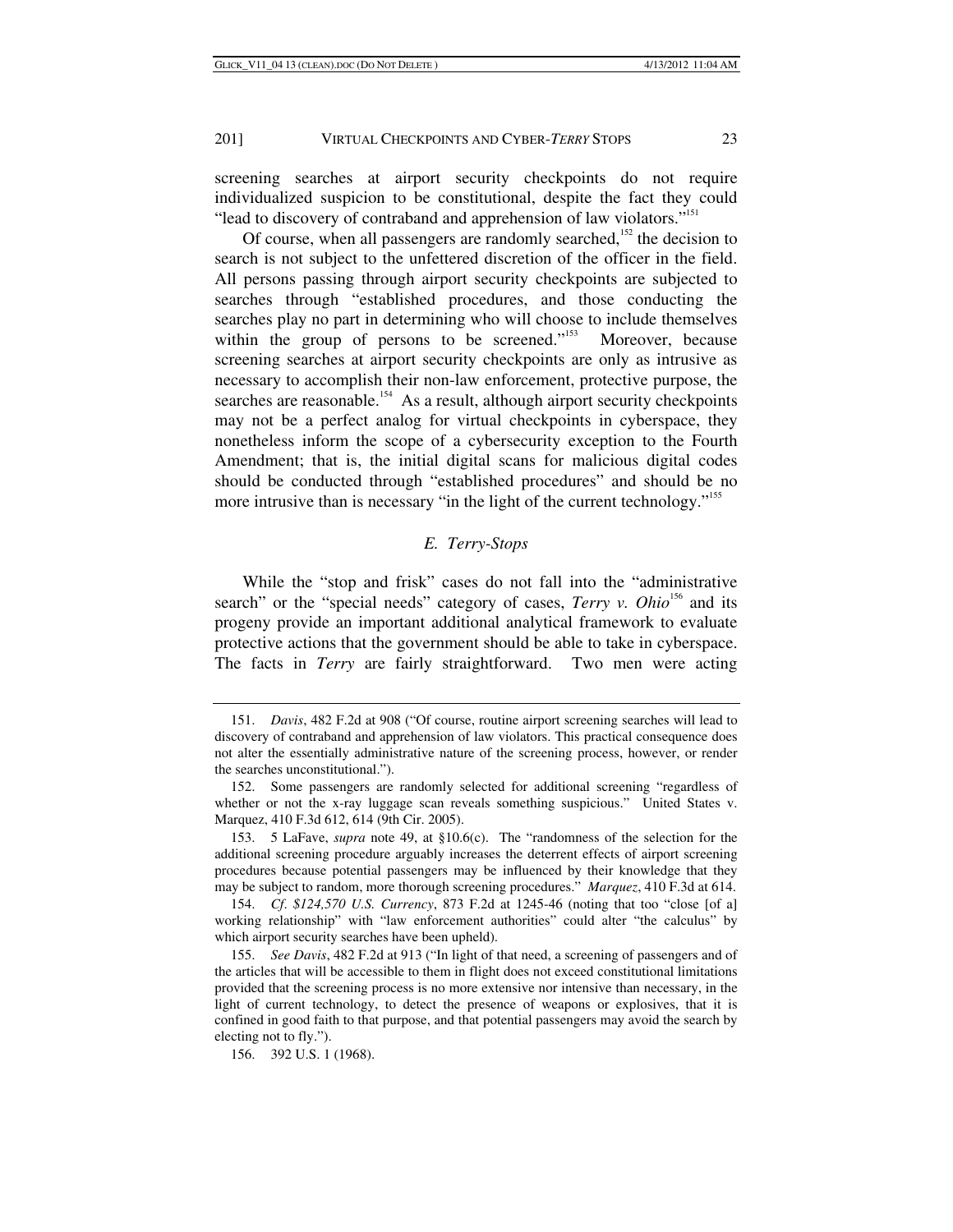suspiciously on a street corner in downtown Cleveland and talking with a third man, and the police concluded that they were "casing" a store in preparation for an armed robbery.<sup>157</sup> The officer confronted the men, identified himself, and began to question them. One of the men mumbled something and the officer then spun Terry around and began a pat down. After feeling the outline of a gun, the officer removed the weapon. A pat down of the second man also revealed a concealed weapon.<sup>158</sup>

When the case reached the Supreme Court, the question was "whether it is always unreasonable for a policeman to seize a person and subject him to a limited search for weapons unless there is probable cause for an arrest."<sup>159</sup> After "balancing the need to search against the invasion which the search entails," the Court answered the question in the negative, and concluded that law enforcement officers are only required to establish "reasonable suspicion" to justify a brief detention and protective pat down of the outer clothing for weapons.<sup>160</sup> The Supreme Court then articulated the reasonable suspicion standard, holding that it exists when a policeman can point to "specific and articulable facts which, taken together with rational inferences from those facts," lead the officer "reasonably to conclude in light of his experience that criminal activity may be afoot."<sup>161</sup>

If a digital scan at a virtual checkpoint in cyberspace leads computer intrusion and detection technology to a reasonable belief that a malicious digital code may be present in an electronic (or wire) communication, then *Terry*'s reasonable suspicion standard and the compelling governmental interest to prevent such a code from harming the nation's critical infrastructure and key resources should permit the government to conduct a cyber-*Terry* stop and temporarily "detain" the communication for further analysis. Such "detention" and further analysis of the communication should last, however, "no longer than is necessary to effectuate the purpose of the stop."162 Thus, the scope of any cyber-*Terry* stop should be "'strictly tied to and justified by' the circumstances which rendered its initiation permissible."<sup>163</sup>

<sup>157.</sup> *Id*. at 5-8.

<sup>158.</sup> *Id*.

<sup>159.</sup> *Id*. at 15.

<sup>160.</sup> *Id*. at 20, 27 (holding that a stop and frisk is not unreasonable so long as the officer had a "reason to believe that he is dealing with an armed and dangerous individual, regardless of whether he has probable cause to arrest the individual for a crime").

<sup>161.</sup> *Id*. at 21, 30. *See generally* 4 LaFave, *supra* note 49, at §9.1(b)-(e).

 <sup>162.</sup> Florida v. Royer, 460 U.S. 491, 500 (1983) ("This much, however, is clear: an investigative detention must be temporary and last no longer than is necessary to effectuate the purpose of the stop. Similarly, the investigative methods employed should be the least intrusive means reasonably available to verify or dispel the officer's suspicion in a short period of time."); *see also* United States v. Place, 462 U.S. 696, 709 (1983) (noting the importance of the delay caused by the seizure).

<sup>163.</sup> *Terry*, 392 U.S. at 19 (quoting Warden v. Hayden, 387 U.S. 294, 310 (1967) (Fortas, J., concurring).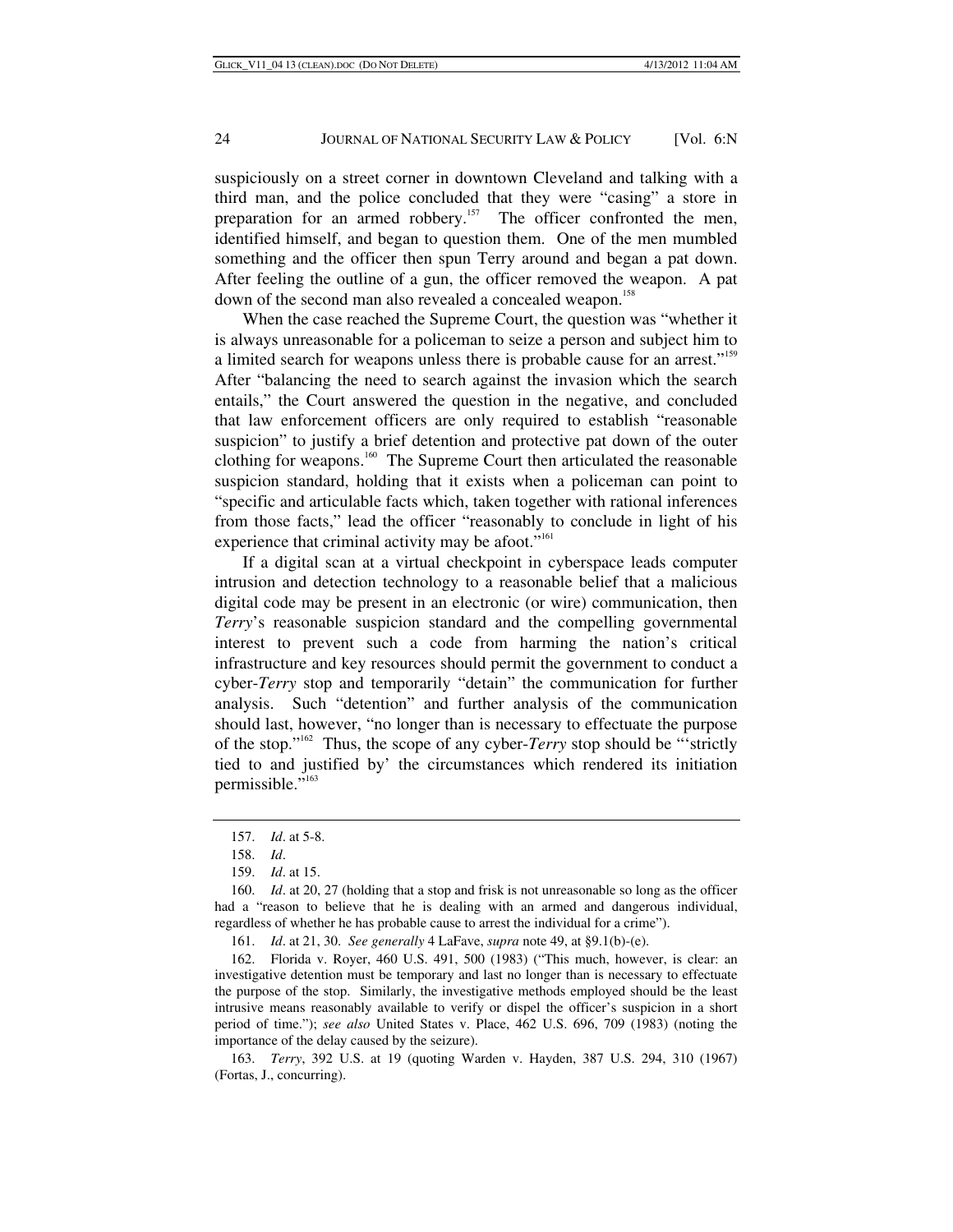# *F. The Government's Quarantine Authority*

The legal framework which governs the government's quarantine and isolation<sup> $164$ </sup> authority with respect to communicable diseases that pose a risk to public health has direct application to the legal framework that should govern the government's ability to protect the nation from malicious digital codes that pose a risk to critical infrastructure and key resources. First, it is clear that the federal government's quarantine authority is at its "zenith at the international border."165 Indeed, the Department of Homeland Security has the authority to prevent the admission into the United States of any alien "who is determined (in accordance with regulations prescribed by the Secretary of Health and Human Services) to have a communicable disease of public health significance."166 Moreover, such aliens may be temporarily detained at ports of entry for the purpose of determining whether they are inadmissible by virtue of having a communicable disease of "public health significance."<sup>167</sup>

The ability to quarantine persons travelling domestically within the United States is primarily based upon the "police power" of a State.<sup>168</sup> The Supreme Court has recognized for more than a century that a State has the power to enact "reasonable regulations" to detain and quarantine individuals who pose a threat to "the public health and the public safety."<sup>169</sup> The federal government, however, also has some domestic quarantine

 165. United States v. Flores-Montano, 541 U.S. 149, 152 (2004) ("The Government's interest in preventing the entry of unwanted persons and effects is at its zenith at the international border."); *see also* 42 U.S.C. §264(a)-(c) (2006); 42 C.F.R. pt. 71 (2005).

 <sup>164.</sup> Quarantine and isolation are often used "interchangeably" but refer to different individuals in the physical world. *See* Kathleen Swendiman & Jennifer K. Elsea, *Federal and State Quarantine and Isolation Authority* (Cong. Res. Service RL33201), Jan. 23, 2007, at 2. Quarantine refers to individuals who have been exposed to communicable diseases but are "not yet ill," and isolation refers to individuals are already "infected." *Id*; *see also*  LAWRENCE O. GOSTIN, PUBLIC HEALTH LAW: POWER, DUTY, RESTRAINT 209-210 (2d ed. 2008) (discussing the differences between quarantine and isolation). This article uses the term quarantine to generically refer to any remedial action that can be taken by the government against a communicable disease in the physical world or a malicious digital code in cyberspace.

 <sup>166. 8</sup> U.S.C. §1182(f) (2006); *see also* 42 U.S.C. §265 (2006); 42 C.F.R. pt. 71 (2005).

 <sup>167. 8</sup> U.S.C. §1182(a)(1) (2006); *see also* 8 U.S.C §1222(a) (2006); 42 U.S.C. §252 (2006); 42 C.F.R. pt. 34 (2008).

 <sup>168.</sup> Jacobson v. Massachusetts, 197 U.S. 11, 24-25 (1905) ("The authority of the state to enact this statute is to be referred to what is commonly called the police power, a power which the state did not surrender when becoming a member of the Union under the Constitution."); *see also* U.S. CONST. amend X. ("The powers not delegated to the United States by the Constitution, nor prohibited by it to the States, are reserved to the States respectively, or to the people.").

<sup>169.</sup> *Jacobson*, 197 U.S. at 25; *id*. (noting that the court has "distinctly recognized the authority of the state to enact quarantine laws and 'health laws of every description'") (citation omitted).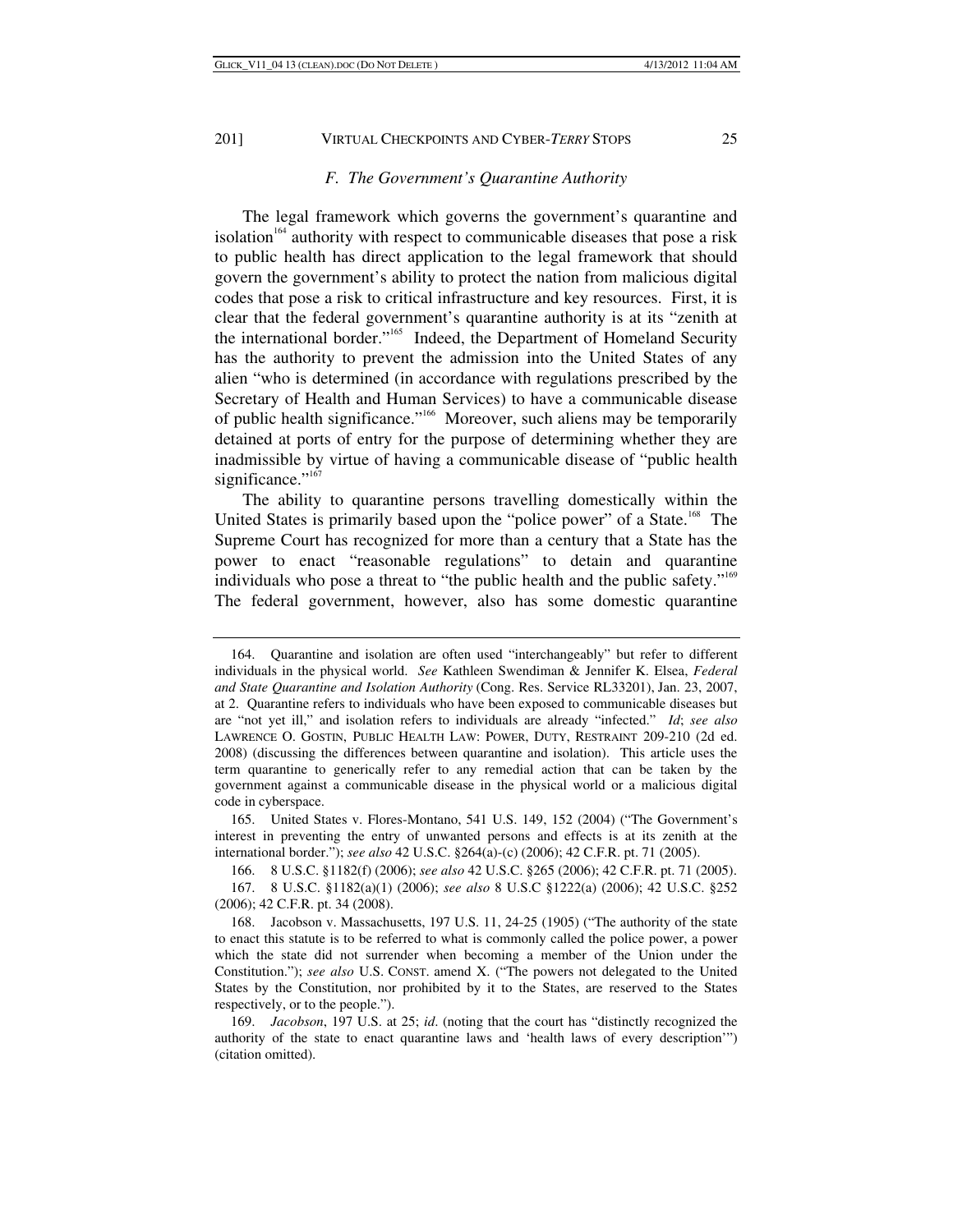authority. For example, the Surgeon General, with the approval of the Secretary of Health and Human Services, has the authority to make and enforce quarantine regulations that are "necessary to prevent the introduction, transmission, or spread of communicable diseases."<sup>170</sup> Although such diseases must be identified by the President, pursuant to a number of executive orders, several communicable diseases that authorize the quarantine of individuals have been identified.<sup>171</sup> Federal quarantine regulations also authorize the apprehension and examination of "any individual reasonably believed to be infected with a communicable disease in a qualifying stage," if the individual is "moving or about to move from a State to another State," or is "a probable source of infection to individuals who, while infected with such diseases in a qualifying stage, will be moving from a State to another State."<sup>172</sup>

Other statutes and regulations also provide authority to quarantine individuals and take remedial actions. For example, the Comprehensive Environmental Response, Compensation, and Liability Act of  $1980^{173}$ provides the federal government with the ability to engage in "removal" and "remedial" actions to prevent the spread of "hazardous" substances.<sup>174</sup> Such actions include those that "may be necessary to prevent, minimize, or mitigate damage to the public health or welfare or to the environment."<sup>175</sup> The statute also provides that the President may, "after notice to the affected State," take other action "including, but not limited to, issuing such orders as may be necessary to protect public health and welfare and the environment."<sup>176</sup>

The federal government also has the authority to assist state authorities in enforcing a state's quarantine.<sup>177</sup> Indeed, a quarantine may be enforced where it "can be demonstrated that unlimited travel to the area would directly and materially interfere with the safety and welfare of the area or the Nation as a whole."<sup>178</sup> However, a state's quarantine law must not "unreasonably burden or

 <sup>170. 42</sup> U.S.C. §264(a) (2006); *see also* 42 C.F.R. pt. 70 (2005).

<sup>171.</sup> *See* 42 U.S.C. §264(b) (2006); Exec. Order No. 13,925, 68 Fed. Reg. 17, 255 (Apr. 4, 2003); Exec. Order No. 13,375, 70 Fed. Reg. 17, 299 (Apr. 1, 2005).

 <sup>172. 42</sup> U.S.C. §264(d) (2006). *See* 42 C.F.R. pt. 70 (2005).

 <sup>173.</sup> Pub. L. No. 96-510, 94 Stat. 2767 (codified as amended at 42 U.S.C. §§9601- 9675) (2006).

 <sup>174. 42</sup> U.S.C. §9604(a)(1) (2006).

 <sup>175. 42</sup> U.S.C. §9601(23) (2006).

 <sup>176. 42</sup> U.S.C. §9606(a) (2006). Similarly, the Commissioner of the Food and Drug Administration can take measures to prevent the spread of communicable diseases from one state or possession into another in the event that measures taken by state or local authorities are inadequate. *See* 21 C.F.R. pt. 1240 (2011). The Director of the Centers for Disease Control and Prevention also can take additional measures to "prevent" the "spread of the diseases as he/she deems reasonably necessary." 42 C.F.R. pt. 70.2 (2005).

<sup>177.</sup> *See* 42 U.S.C. §243(a) (2006); 42 U.S.C. §§5170, 5192-5193, 5195a (2006).

 <sup>178.</sup> Zemel v. Rusk, 381 U.S. 1, 15-16 (1965); *see also* Compagnie Francaise v. State Board of Health, 186 U.S. 380, 397 (1902) (holding that a state law that regulated the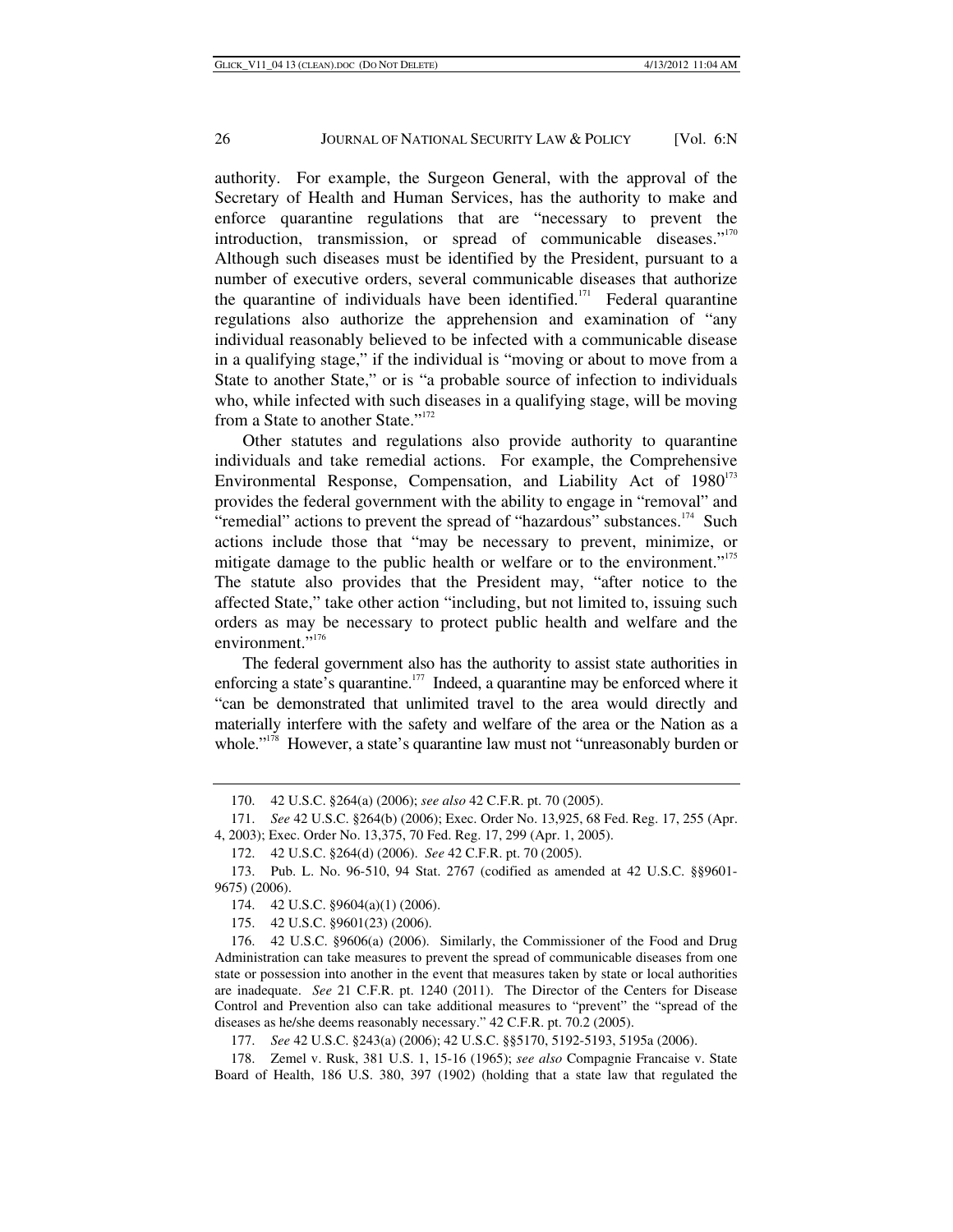restrict" a person's constitutional right to travel.<sup>179</sup> Thus, the individual must actually pose a risk to public health, and the quarantine may not be imposed in a manner that deprives an individual of his constitutional rights to equal protection and due process.<sup>180</sup> Quarantines must therefore be conducted in accordance with an individual's substantive and procedural due process rights, and in the least restrictive manner as reasonably possible under the circumstances.<sup>181</sup>

Based on the foregoing, it is clear that the legal framework that governs the government's ability to take remedial actions against persons who pose a health risk as a result of a communicable disease in the physical world informs the legal framework that can be constructed to enable the government to take remedial actions against malicious digital codes in

180. *Compare* Smith v. Emery, 42 N.Y.S. 258, 260 (1896) ("The mere possibility that persons might have been exposed to such disease is not sufficient, but they must 'have been exposed to it, and the conditions actually exist for a communication of the contagion.'") (citation omitted), *with* People *ex rel*. Barmore v. Robertson, 134 N.E. 815, 819 (Ill. 1922) ("It is not necessary that one be actually sick . . . in order that the health authorities have the right to restrain his liberties by quarantine regulations. Quarantine . . . is the method used to confine the disease within the person in whom it is detected, or to prevent a healthy person from contracting the infection."), *and* Arkansas v. Snow, 324 S.W.2d 532, 534 (Ark. 1959) (record indicates a *"*probability that appellee is a very sick person who stubbornly refuses to allow treatment and is probably a source of danger to those around him"); *compare* Wong Wai v. Williamson, 103 F. 1, 9 (N.D. Cal. 1900) (overturning quarantine regulations during a bubonic plaque that were "directed against the Asiatic race exclusively, and by name"), *with* Greene v. Edwards, 263 S.E.2d 661, 663-664 (W. Va. 1980) (overturning a quarantine law because it failed to accord "procedural due process"), *and Ex parte* Hardcastle, 208 S.W. 531, 531 (Tex. Crim. App. 1919) ("The law denies to no one restrained of his liberty without a hearing the right to prove in some tribunal that the facts justifying his restraint do not exist.").Some scholars have also suggested additional conditions, including that quarantines must be "reasonable and effective." *See* Lawrence O. Gostin & Benjamin E. Berkman, *Pandemic Influence, Ethics, Law and the Public's Health*, 59 ADMIN. L. REV. 121, 147 (2007).

181. *See* Jacobson v. Massachusetts, 197 U.S. 11, 18 (1905) (holding that the state's implementation of quarantine laws must neither be arbitrary nor capricious); *id*. at 25 (noting that while the "mode or manner" in which state and local authorities implement quarantine laws is within the discretion of the state, "no rule prescribed by a state, nor any regulation adopted by a local governmental agency acting under the sanction of state legislation, shall contravene the Constitution of the United States, nor infringe any right granted or secured by that instrument").

introduction of persons and property into a district infested with contagious or infectious diseases was "not repugnant to the Constitution of the United States"); Louisiana v. Mathews, 427 F. Supp. 174, 176 (D. La. 1977) ("Congress has granted broad, flexible powers to federal health authorities who must use their judgment in attempting to protect the public against the spread of communicable disease.").

<sup>179.</sup> *See* Shapiro v. Thompson, 394 U.S. 618, 629 (1969) ("This Court long ago recognized that the nature of our Federal Union and our constitutional concepts of personal liberty unite to require that all citizens be free to travel throughout the length and breadth of our land uninhibited by statutes, rules, or regulations which unreasonably burden or restrict this movement."). It should be noted that a quarantined individual has the ability to petition a federal court for a writ of habeas corpus pursuant to 28 U.S.C. §2241 (2006).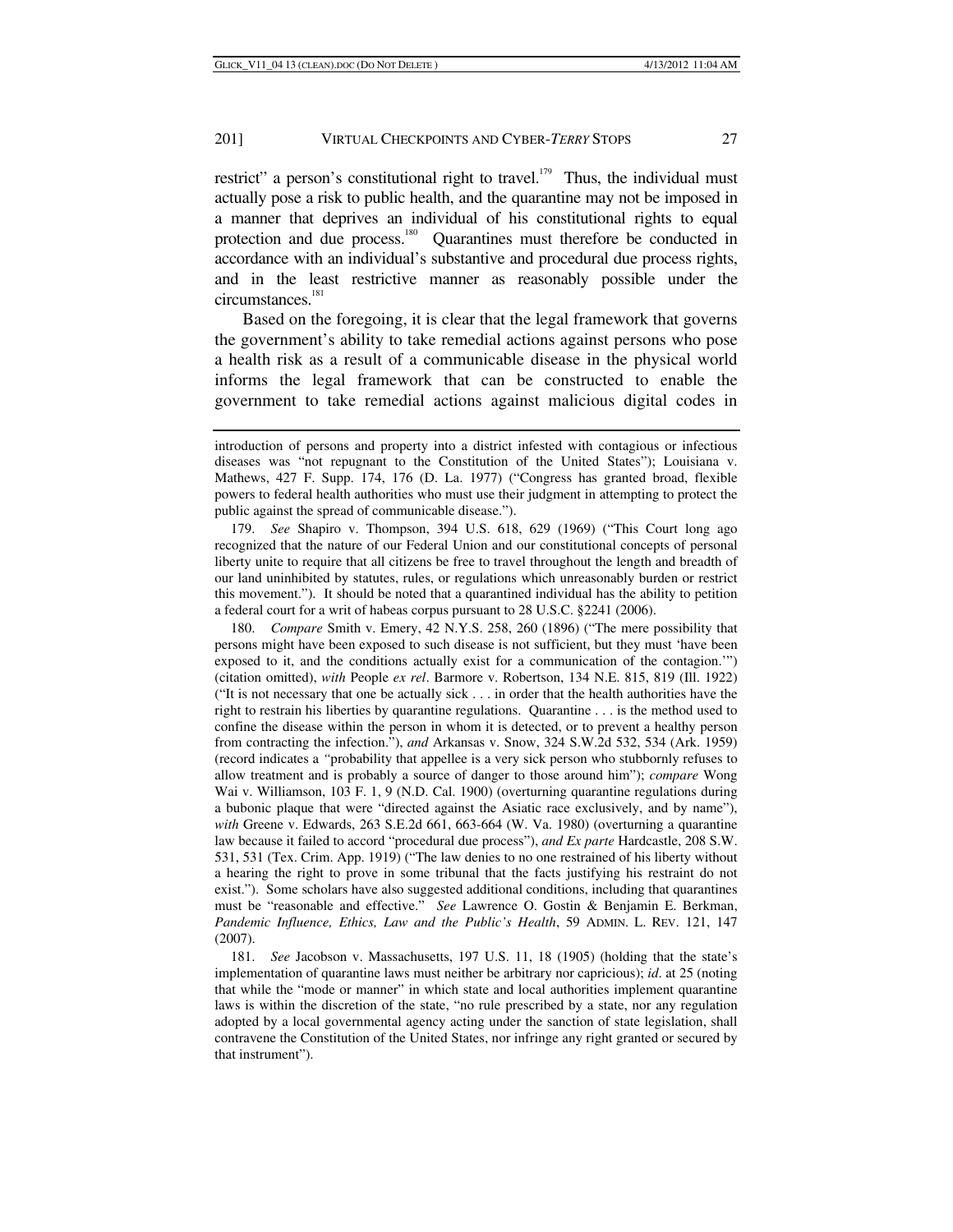cyberspace. Among other things, the government's actions in cyberspace should be necessary, the least restrictive as reasonably possible under the circumstances and in light of existing technology, and imposed in a reasonably effective manner to ensure equal protection and due process. While it may be necessary for Executive orders and a regulatory scheme to be promulgated, that does not undermine the constitutional support that exists for a legal regime that will enable the government to protect the "safety and welfare" of the nation's critical infrastructure and key resources from malicious digital codes. $182$ 

# III. LESSONS FROM THE PHYSICAL WORLD AND PROPOSED LEGISLATION

Some courts and commentators have searched for the "'right' analogy to mediate new technology and old rules."<sup>183</sup> Finding such analogies, however, can prove to be illusive because physical world analogies frequently break down in cyberspace when they are scrutinized closely. Others have stated that "new technologies should lead us to look more closely at just what values the Constitution seeks to preserve."<sup>184</sup> While both of these approaches are important, as the foregoing discussion demonstrates, applying the Fourth Amendment correctly to new technologies is also dependent upon the use of the appropriate lens (or framework). Indeed, even if one could find the right analogy and used a values-based approach, one would nonetheless reach an erroneous result if one did not focus on the issues with the correct Fourth Amendment lens. The "lens" method of legal analysis is based upon the premise that one has a better chance of arriving at the correct result only if one begins the analysis with the correct lens. $185$  While adherence to underlying values is essential and while policy choices may alter results, if one begins the

<sup>182.</sup> *See* Zemel v. Rusk, 381 U.S. 1, 15-16 (1965) (noting that unlimited travel "would directly and materially interfere with the safety and welfare of the . . . Nation as a whole").

<sup>183.</sup> *See* Luke M. Milligan, *Analogy Breakers: A Reality Check on Emerging Technologies*, 80 MISS. L.J. 1319, 1319 (2011).

 <sup>184.</sup> Laurence H. Tribe, Harvard Law School, Keynote at the 1991 Computers Freedom and Privacy Conference, *The Constitution in Cyberspace: Law and Liberty Beyond the Electronic Frontier* (1991), *available at* http://epic.org/free\_speech/tribe.html. *See* Morgan Cloud, *Rube Goldberg Meets the Constitution: The Supreme Court, Technology and the Fourth Amendment*, 72 MISS. L.J. 5, 49 (2002) (arguing that the Supreme Court should address new technologies by enunciating an "expansive, value-based theory of the scope of the Fourth Amendment"); LAWRENCE LESSIG, CODE AND OTHER LAWS OF CYBERSPACE 165, 222 (1999) ("We must always adopt readings of the Constitution that preserve its original values.").

 <sup>185.</sup> Sometimes the correct lens is a "hybrid" lens. *See* Scott J. Glick, *FISA's Significant Purpose Requirement and the Government's Ability to Protect National Security*, 1 HARV. NAT'L SEC. J. 87, 110 (2010) ("Foreign intelligence and law enforcement investigations to protect national security [are] 'hybrid' in nature.").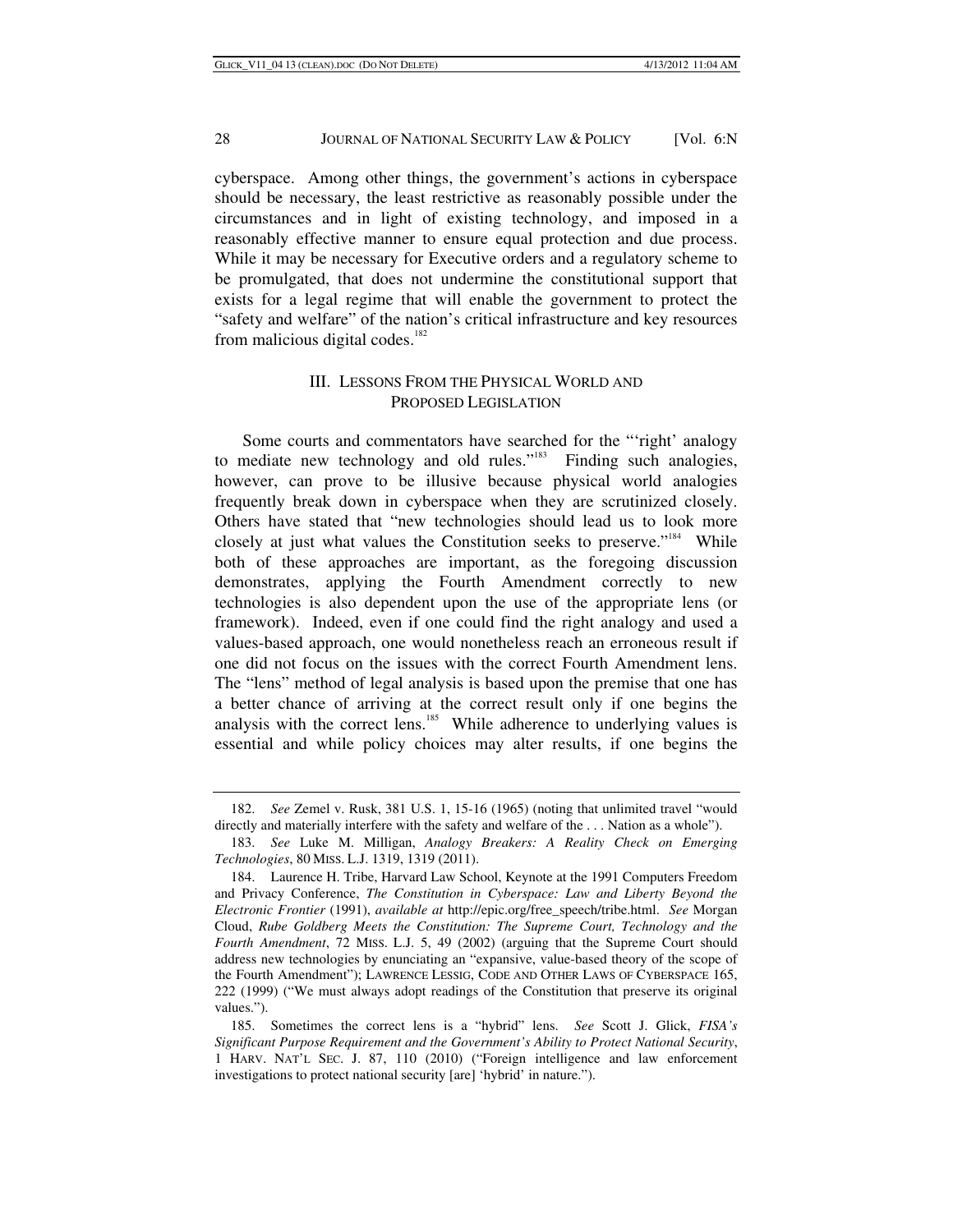analysis with the wrong lens, there is a greater chance that when doctrinal principles and values are applied, one will reach erroneous conclusions. Here, it is a protective lens, as opposed to a criminal, intelligence, or military lens, that strongly supports the existence of a cybersecurity exception to the Fourth Amendment's warrant and individualized suspicion requirements.

This cybersecurity exception, however, is a limited one and is appropriately informed by the doctrinal limitations of the special needs and administrative search cases, as well as by the other legal frameworks from the physical world discussed above. While individual aspects of these legal frameworks may not map perfectly to cyberspace, when viewed together, they inexorably lead to the conclusion that reasonable and limited digital scans at virtual checkpoints in cyberspace can be constitutional – notwithstanding the lack of individualized suspicion or a court order – because the programmatic purpose of those scans is to identify malicious digital codes that may be attacking the nation's critical infrastructure and key resources. Moreover, because these digital scans are focused only on identifying the presence or absence of malicious digital codes, there is minimal risk of unwarranted invasions of privacy, particularly as compared to physical searches by law enforcement officers at international borders, sobriety checkpoints, airports, or even in subway stations.<sup>186</sup> Thus, computer intrusion and detection technology that is binary and does not initially expose the contents of electronic (or wire) communications to human review can be a constitutional and effective means to protect the nation's critical infrastructure and key resources.<sup>187</sup>

Addressing the constitutional question, however, does not end the inquiry. Unless a specific statutory exception exists, Title III makes it unlawful to "intentionally intercept" any "wire . . . or electronic communication."<sup>188</sup> While the "prior consent" exception is enumerated in

 <sup>186.</sup> Following a series of coordinated attacks on the London Subway system, New York instituted a security checkpoint program at selected subway stations to systematically search the bags of subway riders for explosives. The Second Circuit upheld the checkpoints under the "special needs" framework. *See* MacWade v. Kelly, 460 F.3d 260, 268 (2d Cir. 2006). *See generally* Case Comment, *Second Circuit Holds New York City Subway Searches Constitutional Under Special Needs Doctrine*, 120 HARV. L. REV. 635 (2006).

<sup>187.</sup> *Cf*. *In re* Directives Pursuant to Section 105B of the Foreign Intelligence Surveillance Act*,* 551 F.3d 1004, 1012 (FISA Ct. Rev. 2008) ("If the protections that are in place for individual privacy interests are sufficient in light of the governmental interest at stake, the constitutional scales will tilt in favor of upholding the government's actions.").

 <sup>188. 18</sup> U.S.C. §2511(1) (2006) ("Except as otherwise specifically provided in this chapter any person who . . . intentionally intercepts . . . any wire . . . or electronic communication" violates Title III."). FISA also makes it unlawful to intercept communications without an "express statutory authorization." *See* 50 U.S.C. §1809 (2006); *id*. §1812 (exclusivity provision).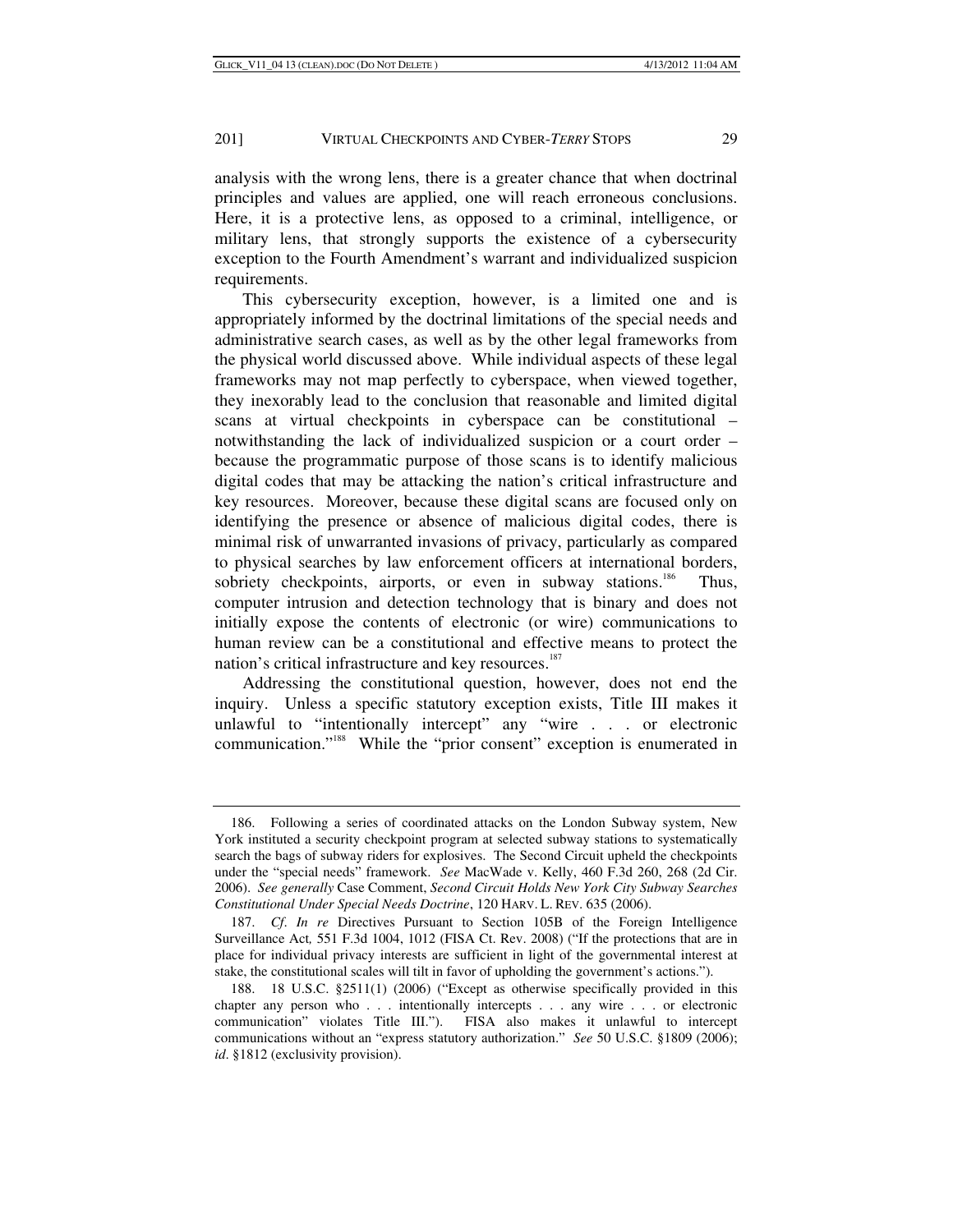the statute,<sup>189</sup> and while an Internet service provider may intercept Internet communications to protect its property, $\frac{1}{100}$  neither of these statutory exceptions is sufficiently broad to encompass all of the virtual points in cyberspace where the government can and should be detecting the presence of malicious digital codes that may be attacking critical infrastructure and key resources.<sup>191</sup>

As a result, while the foregoing discussion demonstrates that fairly well-established Fourth Amendment doctrines from the physical world provide a solid *constitutional* foundation for reasonable and limited digital scans for malicious codes at virtual checkpoints in cyberspace, an explicit *statutory* cybersecurity exception is needed in Title III. Such an exception could read along the following lines:

Notwithstanding any other law, it shall not be unlawful for an officer, employee, or agent of the United States, or of any State, in the normal course of his official duty, to conduct reasonable and limited digital scans of electronic or wire communications in order to identify, quarantine, or isolate any malicious digital code that may be attacking, has attacked, or is about to attack the critical infrastructure or key resources of the United States or of any State.

In view of the important policy choices<sup> $192$ </sup> that are stake, however, any legislation should be guided by the principles discussed *infra*. Indeed, a free and open Internet is essential to the continued economic vitality of our nation.<sup>193</sup> Thus, in seeking to create a legal framework for protective actions in cyberspace, the government must ensure that it does not unreasonably infringe upon cherished constitutional freedoms and values. As one former Department of Justice Official has noted, expanding a computer intrusion and detection system to the public Internet may very well cause the "Internet culture [to] rise up in revolt."<sup>194</sup> While reasonable people may

193. *See* Nojeim, *supra* note 42, at 119 ("[C]ybersecurity efforts must be carefully tailored in order to preserve privacy, liberty, innovation, and the open nature of the Internet").

 <sup>189. 18</sup> U.S.C. §2511(1)(c) (2006).

 <sup>190.</sup> *Id.* §2511(2)(a)(i) (2006).

<sup>191.</sup> *See supra* note 9. *See also* Ellen Nakashima, Internet Carriers Join Forces To Foil Cyberattacks, WASH. POST, June 16, 2011, at A1.

 <sup>192.</sup> For example, Congress may conclude that digital scans should only be permitted in regard to malicious digital codes that may be attacking a limited subset of critical infrastructure and key resources, or that the government should be required to make a showing to a court before setting up virtual checkpoints in cyberspace. *See also* Ric Simmons*, Searching for Terrorists: Why Public Safety Is Not a Special Need*, 59 DUKE L.J. 843, 899-903 (2010) (discussing the role of legislatures in deciding what is "reasonable" under the fourth amendment).

 <sup>194.</sup> Steven G. Bradbury, *The Developing Legal Framework for Defensive and Offensive Cyber Operations*, 2 HARV. NAT'L SEC. J. 366, 376 (2011). *See* John N. Greer, *Square Legal Pegs in Round Cyber Holes: The NSA, Lawfulness, and the Protection of*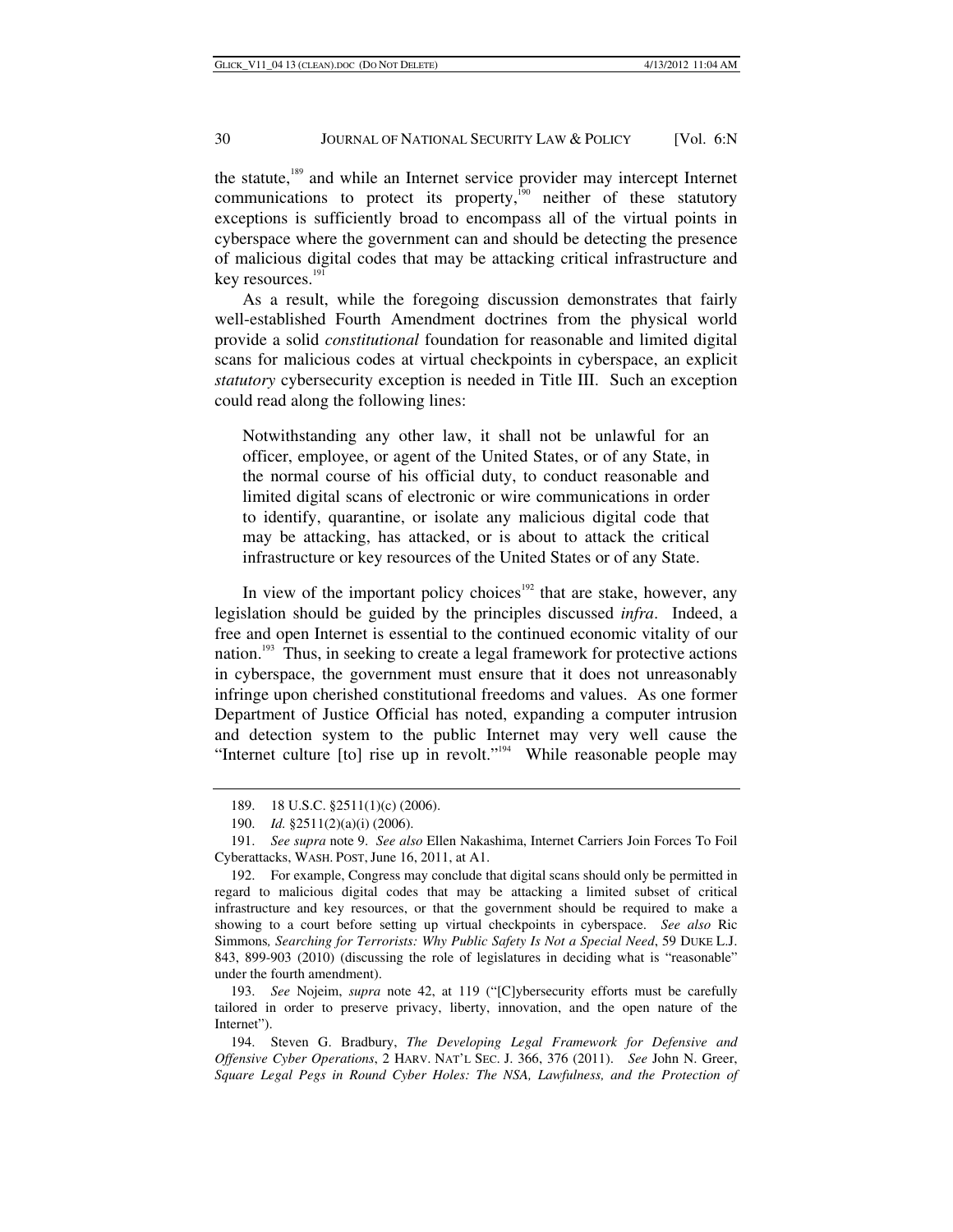disagree about whether this overstates the case, any new cybersecurity legal framework must be mindful of the "privacy rights and civil liberties [that are] guaranteed by the Constitution and  $law.'''^{195}$  Public debate is therefore critical, particularly in view of the policy choices that are available to the nation's lawmakers, and "[c]oncrete mechanisms to protect privacy and to ensure that the government's search is minimally intrusive and reasonably efficacious"<sup>196</sup> are essential.

New cybersecurity legislation, executive orders, and regulations that authorize the government to use reasonable and limited digital scans at virtual checkpoints in cyberspace, and to take remedial and other actions<sup>197</sup> should therefore be informed by the following:

- A. Digital scans at virtual checkpoints in cyberspace should be administered in a regularized, fair and reasonable fashion pursuant to established regulations and procedures which do not permit arbitrary or capricious scanning that is unrelated to the protection of critical infrastructure and key resources;
- B. Digital scans should be conducted in the least intrusive means necessary to accomplish their purpose in light of existing technology; that is, they should not initially expose the contents of the communications to human review, and they should be binary and determine whether or not there is a reasonable basis to believe that a malicious digital code may be present;

196. *See* Goldsmith, *supra* note 27, at 13-15.

*Privacy Rights and Civil Liberties in Cyberspace*, 4 J. NAT'L SECURITY L. & POL'Y 139, 141 (2010) ("Many people are rightly concerned when they hear that intelligence agencies will be more active in cyberspace."); Chertoff, *supra* note 28, at 5 (warning of "dangers" if "the government directly operates civilian domain security, as opposed to simply setting standards for security and enabling private entities to operate the security function in private space").

<sup>195.</sup> *See* Greer, *supra* note 194, at 139.

 <sup>197.</sup> Of course, sending a malicious digital code to attack critical infrastructure and key resources is a criminal offense. *See* 18 U.S.C. §1030 (2006). As a result, to the extent that forensic examinations and other investigative activities are able to determine the identity of the criminal, under well-established Fourth Amendment principles, the resulting evidence would be the "fruit" of a healthy tree. *Compare* City of Indianapolis v. Edmond, 531 U.S. 32, 48 (2000) ("Our holding also does not impair the ability of police officers to act appropriately upon information that they properly learn during a checkpoint stop justified by a lawful primary purpose, even where such action may result in the arrest of a motorist for an offense unrelated to that purpose."), *with* Wong Sun v. United States, 371 U.S. 471, 487-488 (1963) ("We need not hold that all evidence is 'fruit of the poisonous tree' simply because it would not have come to light but for the illegal actions of the police."). Professor Simmons, however, argues that suspicionless antiterrorism searches should only be permitted pursuant to the special needs doctrine if the fruits of those searches cannot be used as evidence in a criminal prosecution. *See* Simmons, *supra* note 192, at 915-926.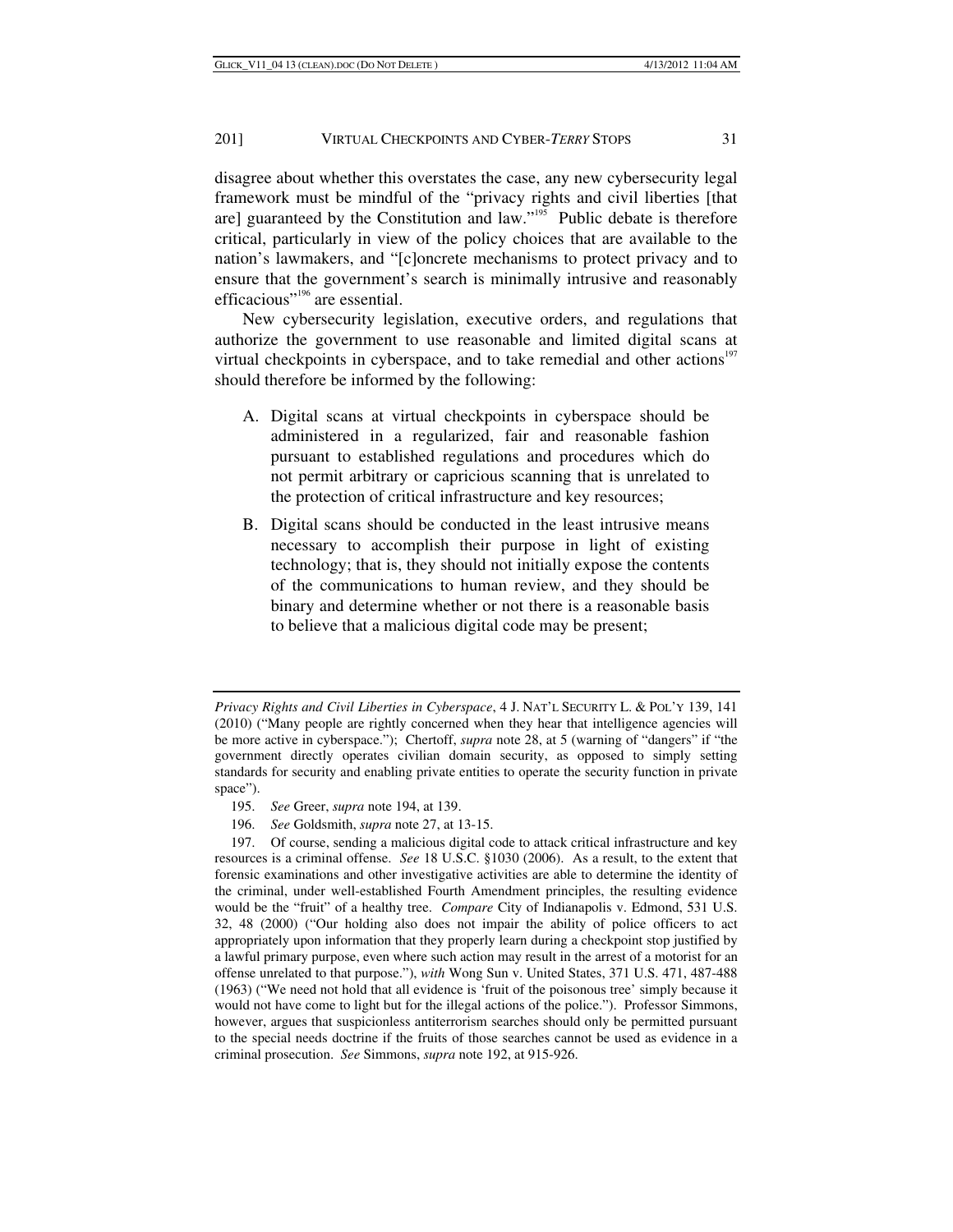- C. Mechanisms should be put in place to ensure that regular government and Congressional oversight exists; that is, the Executive Branch and the Legislative Branch should ensure that the digital scans continue to be necessary in light of the cybersecurity risks, and that they are reasonably accurate and effective at identifying malicious digital codes that have attacked, may be attacking, or are about to attack, critical infrastructure and key resources;<sup>198</sup>
- D. If an digital scan leads to a reasonable belief that a malicious digital code may be present, then a cyber-*Terry* stop should take place which enables the government to use the least intrusive means reasonably available, under the circumstances and in light of existing technology, to verify or dispel its belief that a malicious digital code may be present; and
- E. Cybersecurity quarantine and related authorities should be promulgated to enable the government to take reasonably effective remedial and other actions against malicious digital codes. Any regulatory scheme, however, should be as minimally restrictive as reasonably possible, under the circumstances and in light of existing technology, to ensure equal protection and due process.<sup>199</sup>

#### **CONCLUSION**

The cybersecurity risks to the nation are significant and increasing every day, and unless those risks are minimized, there could be serious and devastating consequences to the nation's critical infrastructure and key resources. As a result, at this moment in time, the nation needs to answer two key "foundational" questions; namely, "what technical tools are the American people comfortable having the government deploy, and what level of government involvement and interaction with the private sector will the people allow."200 While a sound legal basis exists for the government to use computer intrusion and detection technology to protect its own networks without the need for a court order or individualized suspicion, and while there are several cybersecurity policies that can and should be implemented, new thinking is required if the nation is going to be able to

 <sup>198.</sup> Such mechanisms could include "minimization procedures," "ex post auditing and reporting requirements," and a "sunset provision." *See* Goldsmith, *supra* note 27, at 15-16.

 <sup>199.</sup> Remedial measures could range from the "least invasive (such as stripping off the malicious code) to most intrusive (destroying the communication)." *Id*. at 15.

 <sup>200.</sup> Gus P. Coldebella & Brian M. White, *Foundational Questions Regarding the Federal Role in Cybersecurity*, 4 J. NAT'L SECURITY L. & POL'Y 233, 233 (2010).